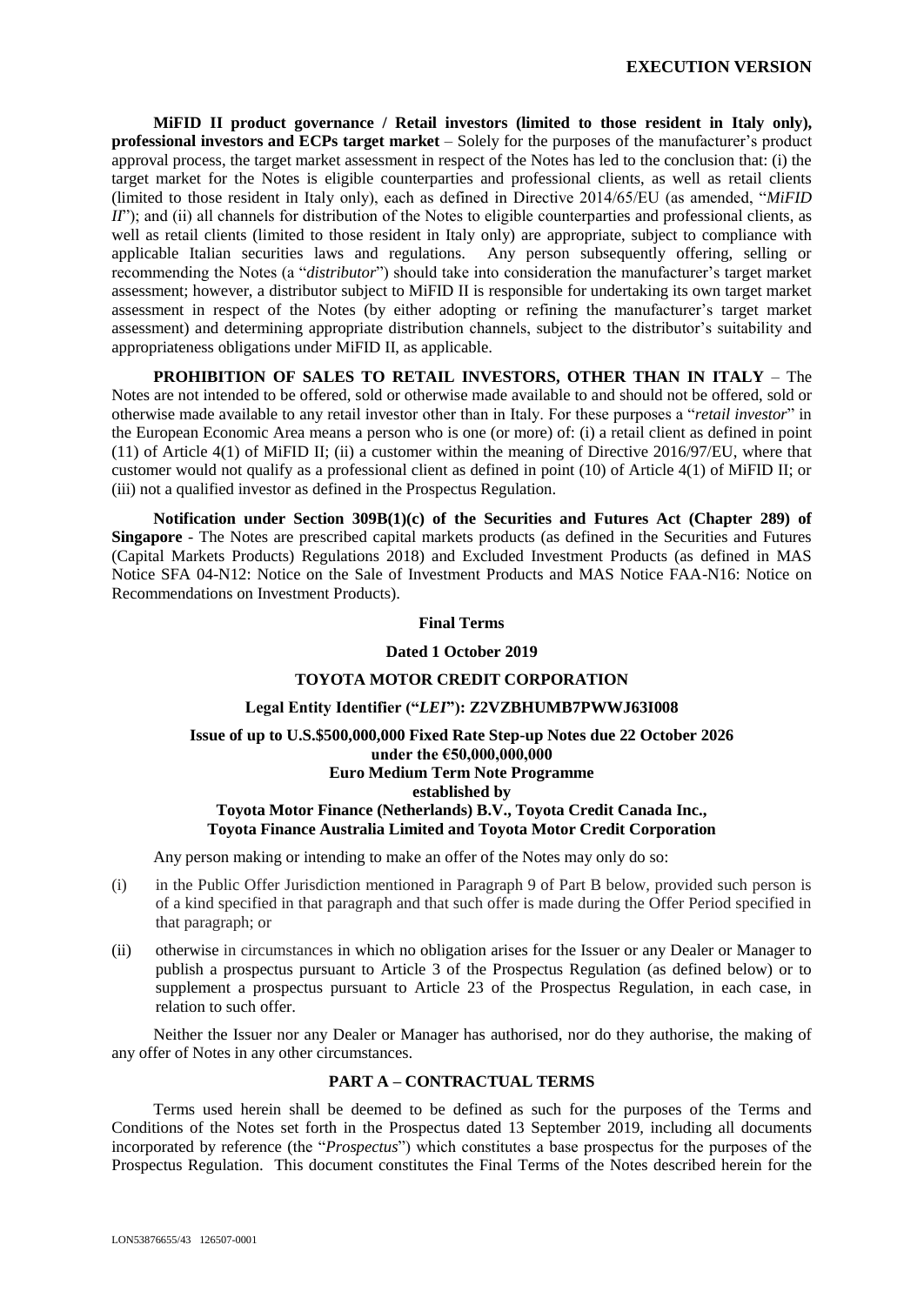purposes of the Prospectus Regulation and must be read in conjunction with the Prospectus in order to obtain all the relevant information. A summary of the issue of the Notes is annexed to these Final Terms. The Prospectus has been published on the website of the London Stock Exchange at [http://www.londonstockexchange.com/exchange/news/market-news/market-news-home.html.](http://www.londonstockexchange.com/exchange/news/market-news/market-news-home.html)

The expression "*Prospectus Regulation*" means Regulation (EU) 2017/1129 (for the purpose of the Prospectus, the Terms and Conditions of the Notes set forth in the Prospectus and these Final Terms).

| 1.  | (i)                                         | Issuer:                                                                           | <b>Toyota Motor Credit Corporation</b>                                                                                                                                                                                                                                                                                                                                                                                                         |  |  |  |
|-----|---------------------------------------------|-----------------------------------------------------------------------------------|------------------------------------------------------------------------------------------------------------------------------------------------------------------------------------------------------------------------------------------------------------------------------------------------------------------------------------------------------------------------------------------------------------------------------------------------|--|--|--|
|     | (ii)                                        | Credit Support Providers:                                                         | <b>Toyota Motor Corporation</b>                                                                                                                                                                                                                                                                                                                                                                                                                |  |  |  |
|     |                                             |                                                                                   | LEI - 5493006W3QUS5LMH6R84                                                                                                                                                                                                                                                                                                                                                                                                                     |  |  |  |
|     |                                             |                                                                                   | <b>Toyota Financial Services Corporation</b>                                                                                                                                                                                                                                                                                                                                                                                                   |  |  |  |
|     |                                             |                                                                                   | LEI - 353800WDOBRSAV97BA75                                                                                                                                                                                                                                                                                                                                                                                                                     |  |  |  |
| 2.  | (i)                                         | Series Number:                                                                    | 614                                                                                                                                                                                                                                                                                                                                                                                                                                            |  |  |  |
|     | (ii)                                        | Tranche Number:                                                                   | 1                                                                                                                                                                                                                                                                                                                                                                                                                                              |  |  |  |
| 3.  |                                             | Specified Currency:                                                               | U.S. Dollars $("U.S.\$ S")                                                                                                                                                                                                                                                                                                                                                                                                                     |  |  |  |
| 4.  |                                             | <b>Aggregate Nominal Amount:</b>                                                  | to U.S.\$500,000,000, provided that<br>Up<br>the<br>Distribution Agreement (as defined below) provides<br>that the Aggregate Nominal Amount of the Notes<br>may be increased up to U.S.\$750,000,000, in which<br>case the Lead Manager has undertaken that a notice<br>its<br>will<br>be<br>published<br>on<br>website<br>(www.bancaimi.com) where there has been an<br>increase in the Aggregate Nominal Amount up to<br>U.S.\$750,000,000.  |  |  |  |
|     |                                             |                                                                                   | The Aggregate Nominal Amount will not exceed<br>U.S.\$750,000,000 and will be determined at the end<br>of the Offer Period (as defined in paragraph 9 of<br>Part B below) and notice of such final Aggregate<br>Nominal Amount will be filed with the Central<br>Bank of Ireland as competent authority and<br>published on the website of the London Stock<br>Exchange pursuant to Articles $17$ and $21(2)$ of the<br>Prospectus Regulation. |  |  |  |
| 5.  | <b>Issue Price:</b>                         |                                                                                   | 100.00 per cent. of the Aggregate Nominal Amount                                                                                                                                                                                                                                                                                                                                                                                               |  |  |  |
| 6.  | (i)                                         | <b>Specified Denominations:</b>                                                   | U.S.\$2,000                                                                                                                                                                                                                                                                                                                                                                                                                                    |  |  |  |
|     | (ii)                                        | <b>Calculation Amount:</b>                                                        | U.S.\$2,000                                                                                                                                                                                                                                                                                                                                                                                                                                    |  |  |  |
| 7.  | (i)                                         | <b>Issue Date:</b>                                                                | 22 October 2019                                                                                                                                                                                                                                                                                                                                                                                                                                |  |  |  |
|     | (ii)                                        | <b>Interest Commencement Date:</b>                                                | <b>Issue Date</b>                                                                                                                                                                                                                                                                                                                                                                                                                              |  |  |  |
| 8.  |                                             | <b>Maturity Date:</b>                                                             | 22 October 2026                                                                                                                                                                                                                                                                                                                                                                                                                                |  |  |  |
| 9.  | <b>Interest Basis:</b>                      |                                                                                   | Fixed Rate Step-up                                                                                                                                                                                                                                                                                                                                                                                                                             |  |  |  |
|     |                                             |                                                                                   | (See paragraph 16 below)                                                                                                                                                                                                                                                                                                                                                                                                                       |  |  |  |
| 10. |                                             | <b>Redemption Basis:</b>                                                          | Redemption at par                                                                                                                                                                                                                                                                                                                                                                                                                              |  |  |  |
| 11. | Change of Interest Basis:<br>Not Applicable |                                                                                   |                                                                                                                                                                                                                                                                                                                                                                                                                                                |  |  |  |
| 12. |                                             | Put/Call Options:<br>Not Applicable                                               |                                                                                                                                                                                                                                                                                                                                                                                                                                                |  |  |  |
| 13. | (i)                                         | <b>Status of the Notes:</b>                                                       | Senior                                                                                                                                                                                                                                                                                                                                                                                                                                         |  |  |  |
|     | (ii)                                        | Nature of the Credit Support:                                                     | See "Relationship of TFS and the Issuers with the<br>Parent" in the Prospectus dated 13 September 2019                                                                                                                                                                                                                                                                                                                                         |  |  |  |
| 14. |                                             | Date Executive Committee of the Board<br>approval for issuance of Notes obtained: | 14 September 2010                                                                                                                                                                                                                                                                                                                                                                                                                              |  |  |  |
| 15. |                                             | Negative Pledge covenant set out in                                               | Not Applicable                                                                                                                                                                                                                                                                                                                                                                                                                                 |  |  |  |

Condition 3: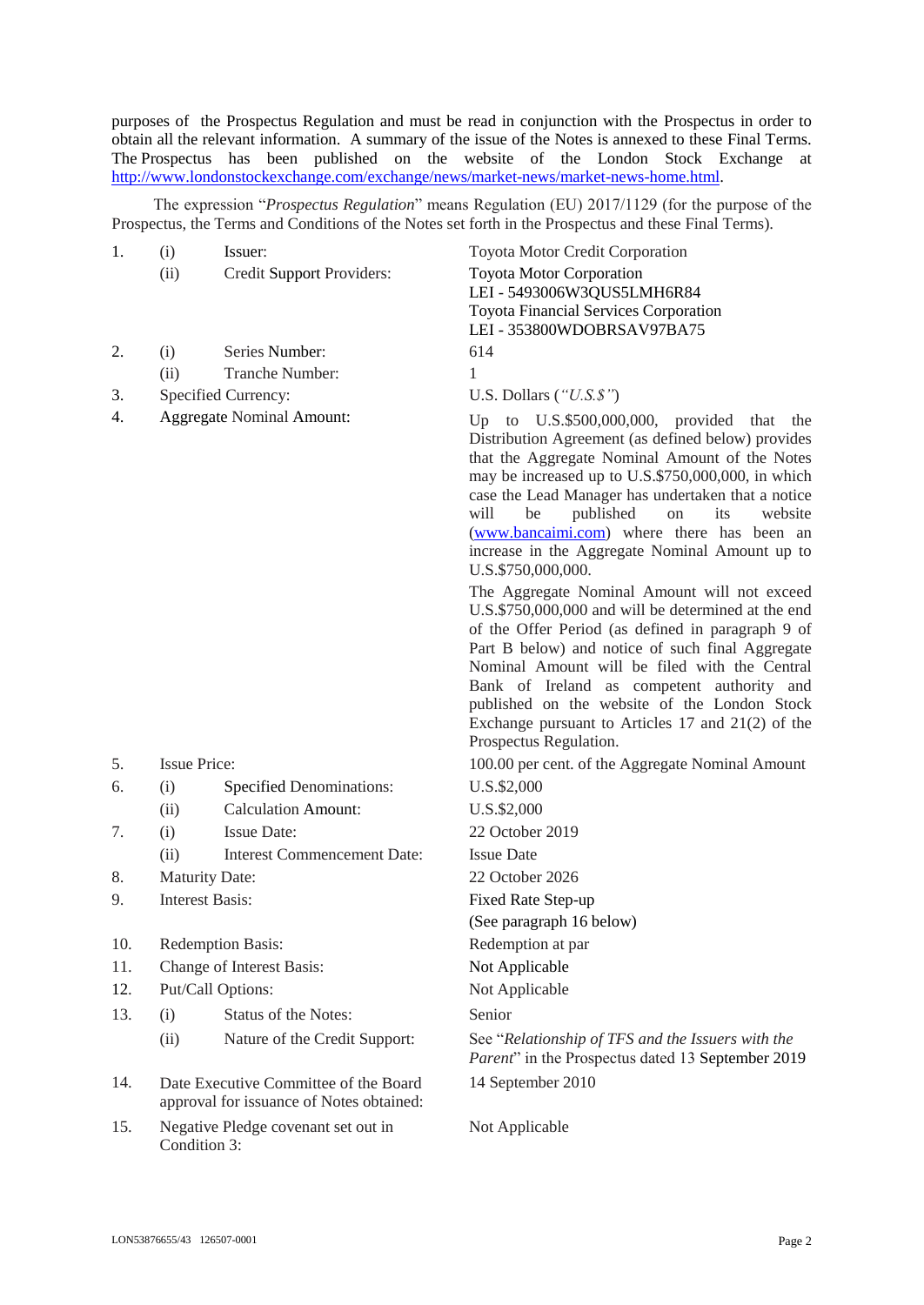# **PROVISIONS RELATING TO INTEREST (IF ANY) PAYABLE**

| 16. | <b>Fixed Rate Note Provisions</b> |                            | Applicable                                                                                                                                                                                                                                                                                                                                                                                                                                                                                |  |  |
|-----|-----------------------------------|----------------------------|-------------------------------------------------------------------------------------------------------------------------------------------------------------------------------------------------------------------------------------------------------------------------------------------------------------------------------------------------------------------------------------------------------------------------------------------------------------------------------------------|--|--|
|     | (i)                               | Fixed Rate(s) of Interest: | 1.20 per cent. per annum payable annually in arrear<br>on the Interest Payment Date falling on 22 October<br>2020 for the period from, and including, the Interest<br>Commencement Date to, but excluding, 22 October<br>2020;                                                                                                                                                                                                                                                            |  |  |
|     |                                   |                            | 1.35 per cent. per annum payable annually in arrear<br>on the Interest Payment Date falling on 22 October<br>2021 for the period from, and including, 22 October<br>2020 to, but excluding, 22 October 2021;                                                                                                                                                                                                                                                                              |  |  |
|     |                                   |                            | 1.50 per cent. per annum payable annually in arrear<br>on the Interest Payment Date falling on 22 October<br>2022 for the period from, and including, 22 October<br>2021 to, but excluding, 22 October 2022;                                                                                                                                                                                                                                                                              |  |  |
|     |                                   |                            | 1.65 per cent. per annum payable annually in arrear<br>on the Interest Payment Date falling on 22 October<br>2023 for the period from, and including, 22 October<br>2022 to, but excluding, 22 October 2023;                                                                                                                                                                                                                                                                              |  |  |
|     |                                   |                            | 1.80 per cent. per annum payable annually in arrear<br>on the Interest Payment Date falling on 22 October<br>2024 for the period from, and including, 22 October<br>2023 to, but excluding, 22 October 2024;                                                                                                                                                                                                                                                                              |  |  |
|     |                                   |                            | 2.00 per cent. per annum payable annually in arrear<br>on the Interest Payment Date falling on 22 October<br>2025 for the period from, and including, 22 October<br>2024 to, but excluding, 22 October 2025; and                                                                                                                                                                                                                                                                          |  |  |
|     |                                   |                            | 2.05 per cent. per annum payable annually in arrear<br>on the Interest Payment Date falling on 22 October<br>2026 for the period from, and including, 22 October<br>2025 to, but excluding, the Maturity Date.                                                                                                                                                                                                                                                                            |  |  |
|     | (ii)                              | Interest Payment Date(s):  | 22 October in each year from, and including, 22<br>October 2020 up to, and including, the Maturity<br>Date, adjusted in accordance with the Following<br>Business Day Convention, with the Additional<br>Business Centre for the definition of "Business"<br>Day" being a day on which the TARGET2 System<br>is open, in addition to London and New York, with<br>no adjustment for period end dates. For the<br>avoidance of doubt, the Fixed Coupon Amounts<br>shall remain unadjusted. |  |  |
|     | (iii)                             | Fixed Coupon Amount(s):    | U.S.\$24.00 per Calculation Amount payable on the<br>Interest Payment Date falling on 22 October 2020;                                                                                                                                                                                                                                                                                                                                                                                    |  |  |
|     |                                   |                            | U.S.\$27.00 per Calculation Amount payable on the<br>Interest Payment Date falling on 22 October 2021;                                                                                                                                                                                                                                                                                                                                                                                    |  |  |
|     |                                   |                            | U.S.\$30.00 per Calculation Amount payable on the<br>Interest Payment Date falling on 22 October 2022;                                                                                                                                                                                                                                                                                                                                                                                    |  |  |
|     |                                   |                            | U.S.\$33.00 per Calculation Amount payable on the<br>Interest Payment Date falling on 22 October 2023;                                                                                                                                                                                                                                                                                                                                                                                    |  |  |
|     |                                   |                            | U.S.\$36.00 per Calculation Amount payable on the<br>Interest Payment Date falling on 22 October 2024;                                                                                                                                                                                                                                                                                                                                                                                    |  |  |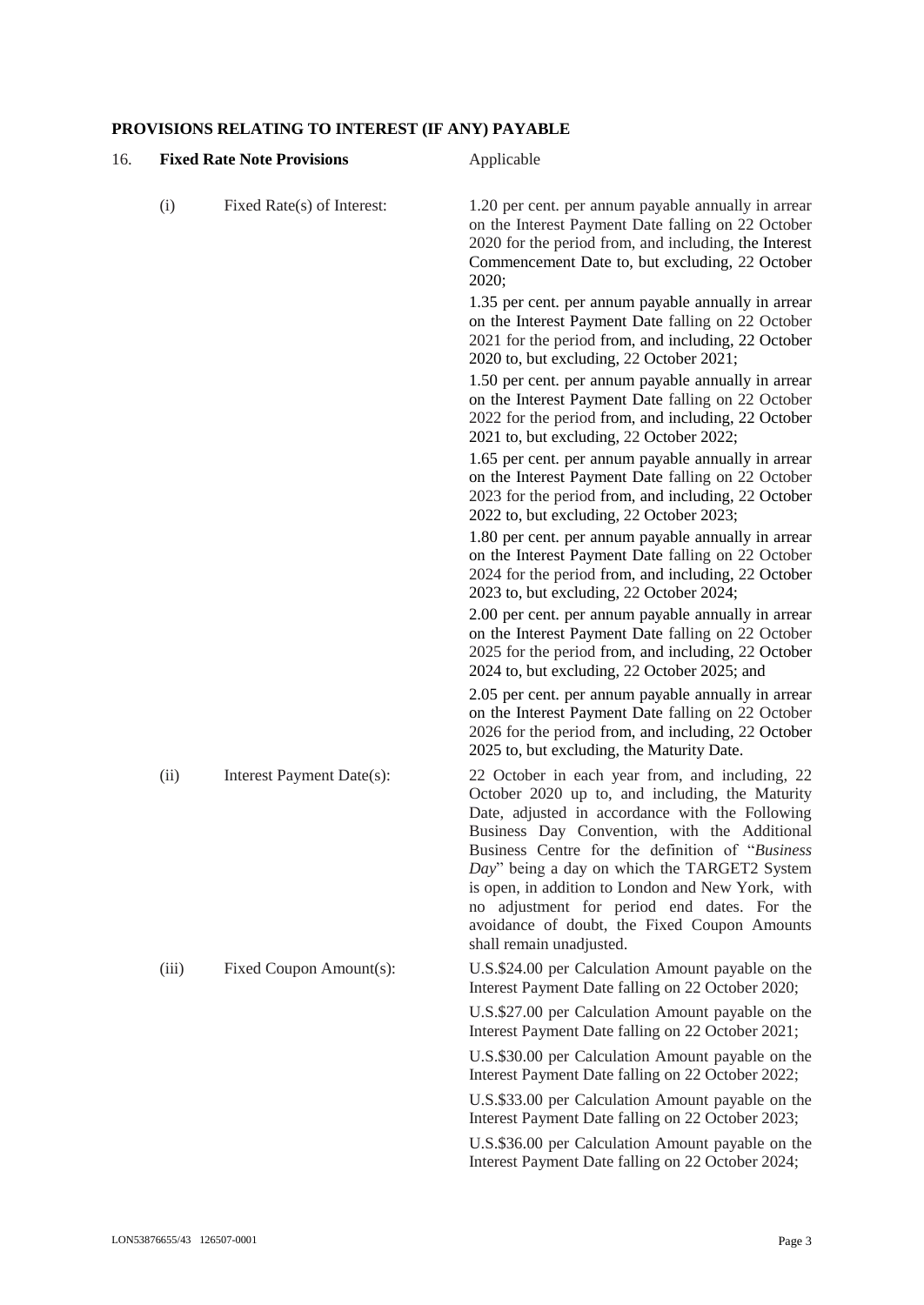|     |      |                                        | U.S.\$40.00 per Calculation Amount payable on the                                                                                                                                                                           |
|-----|------|----------------------------------------|-----------------------------------------------------------------------------------------------------------------------------------------------------------------------------------------------------------------------------|
|     |      |                                        | Interest Payment Date falling on 22 October 2025;<br>and                                                                                                                                                                    |
|     |      |                                        | U.S.\$41.00 per Calculation Amount payable on the<br>Interest Payment Date falling on the Maturity Date.<br>These Fixed Coupon Amounts apply if the Notes<br>are represented by a global Note or are in definitive<br>form. |
|     | (iv) | Broken Amount(s):                      | Not Applicable                                                                                                                                                                                                              |
|     | (v)  | <b>Fixed Day Count Fraction:</b>       | Actual/Actual (ICMA)                                                                                                                                                                                                        |
|     | (vi) | Determination Date(s):                 | 22 October in each year                                                                                                                                                                                                     |
| 17. |      | <b>Floating Rate Note Provisions</b>   | Not Applicable                                                                                                                                                                                                              |
| 18. |      | <b>Zero Coupon Note Provisions</b>     | Not Applicable                                                                                                                                                                                                              |
|     |      | PROVISIONS RELATING TO REDEMPTION      |                                                                                                                                                                                                                             |
| 19. |      | <b>Issuer Call Option</b>              | Not Applicable                                                                                                                                                                                                              |
| 20. |      | <b>Issuer Maturity Par Call Option</b> | Not Applicable                                                                                                                                                                                                              |
| 21. |      | <b>Issuer Make-Whole Call Option</b>   | Not Applicable                                                                                                                                                                                                              |
| 22. |      | <b>Investor Put Option</b>             | Not Applicable                                                                                                                                                                                                              |
| 23. |      | <b>Final Redemption Amount</b>         | U.S.\$2,000 per Calculation Amount                                                                                                                                                                                          |
| 24. |      | <b>Early Redemption Amount</b>         |                                                                                                                                                                                                                             |

Early Redemption Amount payable on redemption for taxation reasons or on event of default or other earlier redemption:

U.S.\$2,000 per Calculation Amount

# **GENERAL PROVISIONS APPLICABLE TO THE NOTES**

25. Form of Notes: **Registered Notes**

The Notes will be represented by a Registered Global Note registered in the name of a nominee for a common safekeeper for Euroclear Bank SA/NV and Clearstream Banking S.A. exchangeable (free of charge) for security printed definitive Notes only upon an Exchange Event (as defined in the Registered Global Note and also set out in the "*Form of the Notes*" section of the Prospectus dated 13 September 2019).

| 26. | New Safekeeping Structure:                                                                                                 | Yes            |
|-----|----------------------------------------------------------------------------------------------------------------------------|----------------|
| 27. | Additional Financial Centre(s):                                                                                            | Not Applicable |
| 28. | Talons for future Coupons to be attached to<br>definitive Notes:                                                           | No             |
| 29. | Reference Currency Equivalent (if different<br>from US dollars as set out in Condition<br>$5(h)$ :                         | Not Applicable |
| 30. | Defined terms/Spot Rate (if different from<br>that set out in Condition $5(h)$ :                                           | Not Applicable |
| 31. | Calculation Agent responsible for<br>calculating the Spot Rate for the purposes of<br>Condition $5(h)$ (if not the Agent): | Not Applicable |
| 32. | RMB Settlement Centre(s) for the purposes<br>of Conditions $5(a)$ and $5(h)$ :                                             | Not Applicable |
| 33. | Settlement (if different from that set out in<br>Condition $5(h)$ :                                                        | Not Applicable |
| 34. | Relevant Benchmark:                                                                                                        | Not Applicable |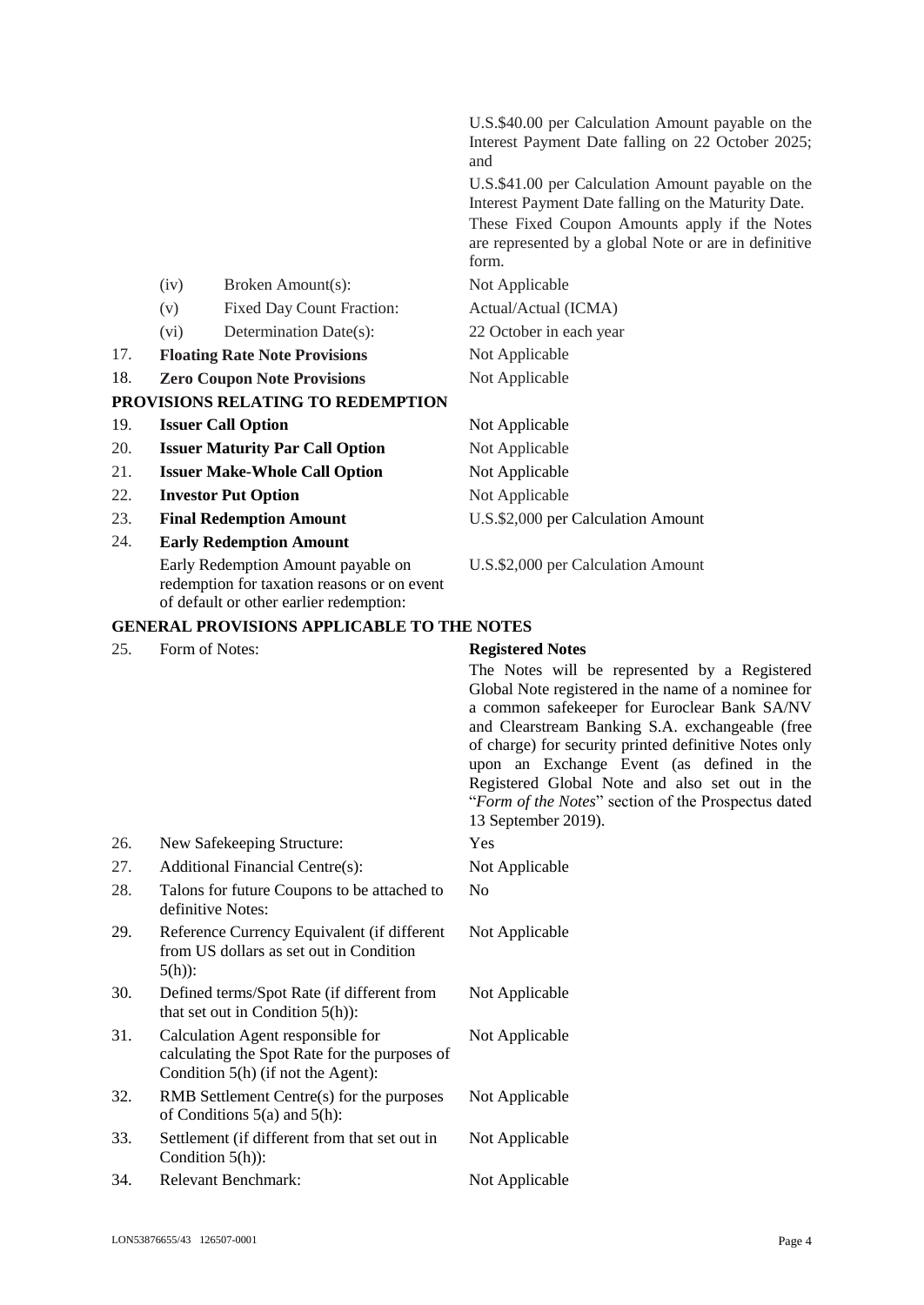#### **RESPONSIBILITY**

The Issuer accepts responsibility for the information contained in these Final Terms.

Signed on behalf of the Issuer:

Toyota Motor Credit Corporation

By:  $ACS$ 

. . . . . . . . . . Cindy Art<br>roup Vice Name: an g President - Treasury  $Group'$ Title: Duly authorised

cc: The Bank of New York Mellon, acting through its London branch The Bank of New York Mellon SA/NV, Luxembourg Branch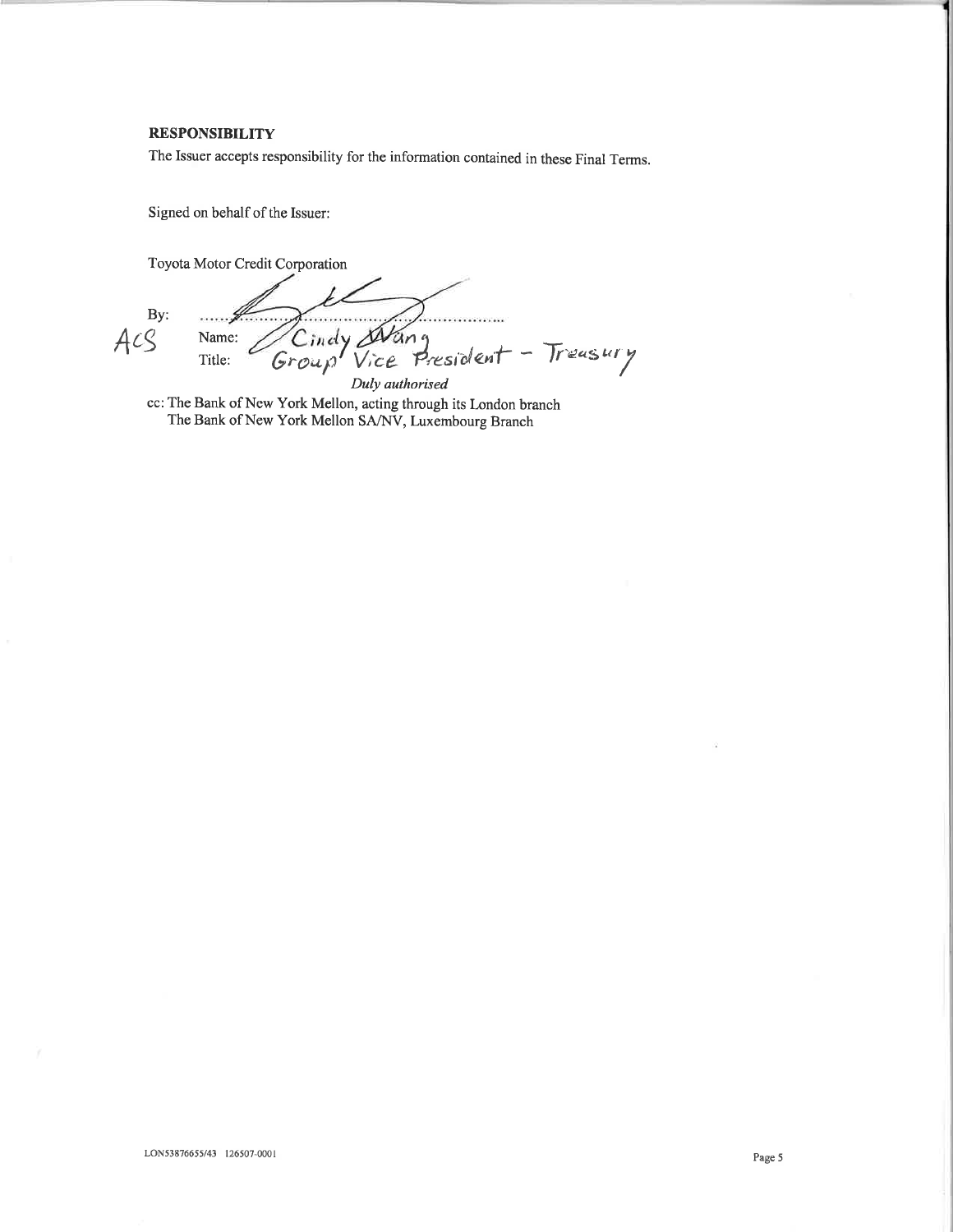# **PART B – OTHER INFORMATION**

# **1. LISTING AND ADMISSION TO TRADING**

Application has been made by the Issuer (or on its behalf) for the Notes to be admitted to trading on the London Stock Exchange's Regulated Market and for listing on the Official List of the UK Financial Conduct Authority with effect from the Issue Date.

Application is expected to be made by the Issuer (or on its behalf) for the Notes to be admitted to trading on the multilateral trading facility EuroTLX (managed by EuroTLX SIM S.p.A.), with effect from or around the Issue Date.

#### **2. RATINGS**

Credit Ratings: The Issuer has not applied to Moody's Investors Service, Inc. or S&P Global Ratings, acting through S&P Global Ratings Japan Inc., for ratings to be assigned to the Notes.

# **3. INTERESTS OF NATURAL AND LEGAL PERSONS INVOLVED IN THE ISSUE**

Save as discussed in "*Subscription and Sale*" in the Prospectus dated 13 September 2019 and for any commission payable by the Issuer to the Distributors (as defined below) and the Lead Manager (as defined below) see "*Terms and Conditions of the Public Offer*" below, and save as set out below, so far as the Issuer is aware, no person involved in the issue of the Notes has an interest material to the Offer (as defined below). The Distributors and the Lead Manager and their affiliates may have engaged, and may in the future engage, in investment banking and/or commercial banking transactions with, and may perform the services for, the Issuer and its affiliates in the ordinary course of business. In particular, the Lead Manager's parent company (who is also a Distributor) is expected to act as hedging counterparty of the Issuer, in relation to the issuance of the Notes. The Lead Manager may also act as liquidity provider, providing bid/ask quotes for the Notes for the benefit of the Noteholders.

Application is expected to be made for the Notes to be admitted to trading on the EuroTLX which is organised and managed by EuroTLX SIM S.p.A. The Lead Manager and its affiliates:

- have elected one member of the Board of Directors of Borsa Italiana S.p.A., the parent company of EuroTLX SIM S.p.A.; and
- may act as market maker or liquidity provider on EuroTLX in respect of the Notes.
- **4. REASONS FOR THE OFFER, ESTIMATED NET PROCEEDS AND TOTAL EXPENSES**
	- (i) Reasons for the Offer: As set out in "*Use of Proceeds*" in the Prospectus dated 13 September 2019
	- (ii) Estimated net proceeds: U.S.\$482,500,000 (following the deduction of the Commissions (as defined below) payable to the Lead Manager and the Distributors) if the Aggregate Nominal Amount of the Notes issued is U.S.\$500,000,000 and up to U.S.\$723,750,000 (following the deduction of the Commissions payable to the Lead Manager and the Distributors) if the Aggregate Nominal Amount of Notes issued is U.S.\$750,000,000
	- (iii) Estimated total expenses: U.S.\$50,000 for filing and administrative expenses

#### **5. Fixed Rate Notes only – YIELD**

Indication of yield: 1.639 per cent. per annum

Calculated as the yield to maturity on an annual basis on the Issue Date.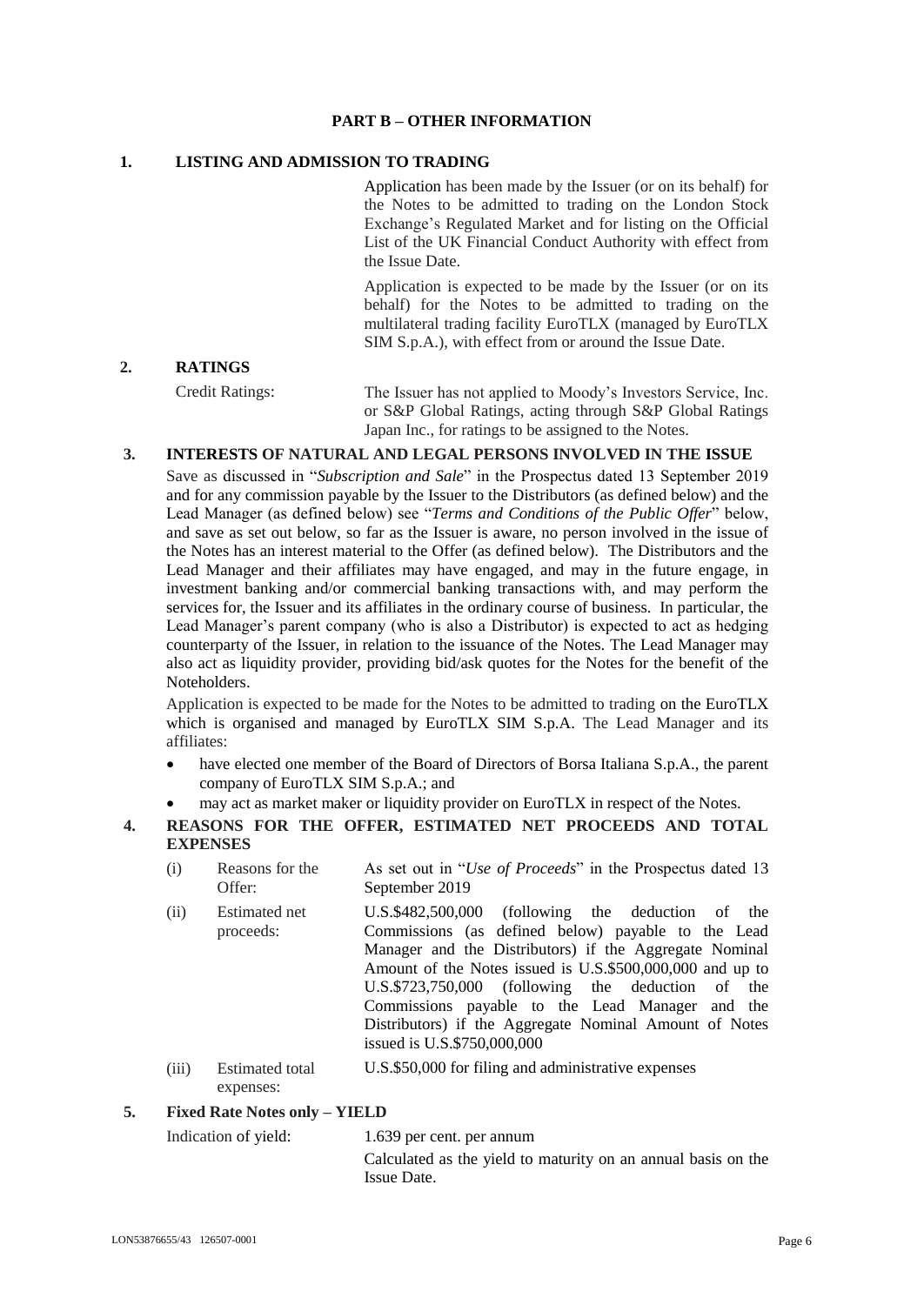As set out above, the yield is calculated at the Issue Date on the basis of the Issue Price. It is not an indication of future yield.

# **6. Floating Rate Notes only – PERFORMANCE OF RATES** Not Applicable

# **7. OPERATIONAL INFORMATION**

- (i) ISIN: XS2056488013 (ii) Common Code: 205648801 (iii) Any clearing system(s) other than Euroclear Bank SA/NV and Clearstream Banking S.A. and the relevant identification number(s): Not Applicable (iv) Delivery: Delivery against payment (v) Names and addresses of additional Paying Agent(s) (if any): Not Applicable (vi) Deemed delivery of clearing system notices for the purposes of Condition 16 (*Notices*): Any notice delivered to Noteholders through the clearing systems will be deemed to have been given on the third day after the day on which it was given to Euroclear Bank SA/NV and Clearstream Banking S.A. Yes
- (vii) Intended to be held in a manner which would allow Eurosystem eligibility:

Note that the designation "*yes*" means that the Notes are intended upon issue to be deposited with Euroclear Bank SA/NV or Clearstream Banking S.A. (the "*ICSDs*") as common safekeeper , and registered in the name of a nominee of one of the ICSDs acting as common safekeeper, and does not necessarily mean that the Notes will be recognised as eligible collateral for Eurosystem monetary policy and intraday credit operations by the Eurosystem either upon issue or at any or all times during their life as such recognition depends upon satisfaction of the Eurosystem eligibility criteria.

#### **8. DISTRIBUTION**

| (i)      | Method of<br>distribution:                                                                                           | Non-syndicated |
|----------|----------------------------------------------------------------------------------------------------------------------|----------------|
| (ii)     | If syndicated:                                                                                                       | Not Applicable |
| $\cdots$ | $\mathbf{r}$ $\mathbf{r}$ $\mathbf{r}$ $\mathbf{r}$ $\mathbf{r}$ $\mathbf{r}$ $\mathbf{r}$ $\mathbf{r}$ $\mathbf{r}$ | א הזורד הד     |

(iii) If non-syndicated, name and address of Lead Manager: Banca IMI S.p.A. Largo Mattioli, 3 20121 Milan Italy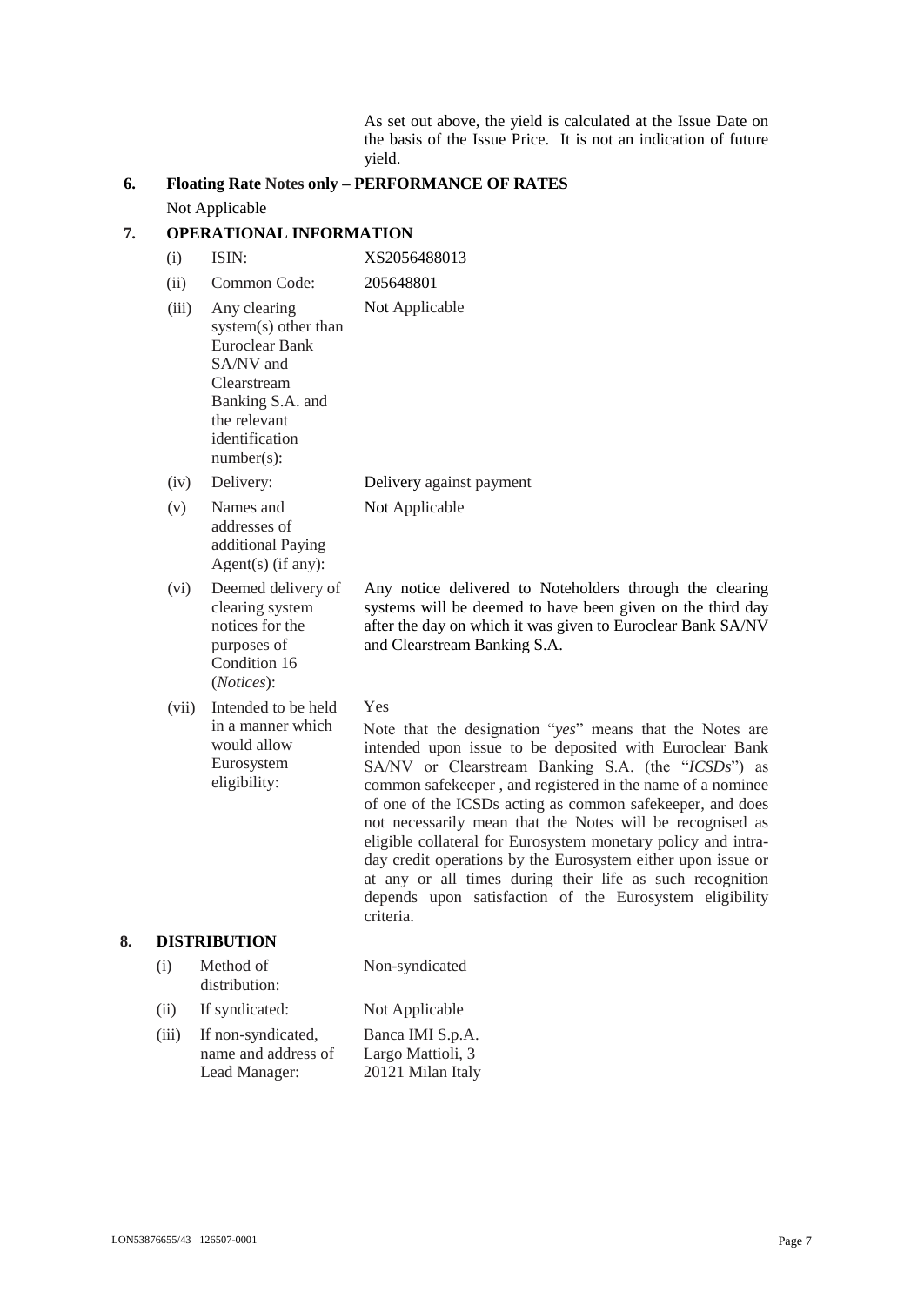| (iv)  | Indication of the<br>overall amount of the<br>underwriting<br>commission and of<br>the placing<br>commission:                                     | (A) a commission for the distribution of the Notes payable by<br>the Issuer, through the Lead Manager, to each Distributor,<br>equal to 2.50 per cent. (including VAT, if any) of the<br>Calculation Amount of the Notes distributed by such<br>Distributor; (B) a structuring commission payable by the<br>Issuer to the Lead Manager equal to 0.35 per cent. (including<br>VAT, if any) of the final Aggregate Nominal Amount; and<br>(C) a hedging commission payable by the Issuer to the Lead<br>Manager equal to 0.65 per cent. (including VAT, if any) of<br>the final Aggregate Nominal Amount (collectively, the<br>"Commissions").<br>The aggregate Commissions will be deducted by Lead |
|-------|---------------------------------------------------------------------------------------------------------------------------------------------------|----------------------------------------------------------------------------------------------------------------------------------------------------------------------------------------------------------------------------------------------------------------------------------------------------------------------------------------------------------------------------------------------------------------------------------------------------------------------------------------------------------------------------------------------------------------------------------------------------------------------------------------------------------------------------------------------------|
|       |                                                                                                                                                   | Manager from the total Aggregate Nominal Amount payable<br>to the Issuer in respect of the Notes.                                                                                                                                                                                                                                                                                                                                                                                                                                                                                                                                                                                                  |
| (v)   | U.S. Selling<br><b>Restrictions:</b>                                                                                                              | Reg. S Category 2; TEFRA Not Applicable                                                                                                                                                                                                                                                                                                                                                                                                                                                                                                                                                                                                                                                            |
| (vi)  | The Dutch Selling<br><b>Restrictions (Article</b><br>$5:20(5)$ Dutch<br><b>Financial Supervision</b><br>Act (Wet op het<br>financieel toezicht)): | Not Applicable                                                                                                                                                                                                                                                                                                                                                                                                                                                                                                                                                                                                                                                                                     |
| (vii) | Prohibition of Sales to<br><b>EEA Retail Investors:</b>                                                                                           | Applicable, save with respect to Retail Investors in Italy as<br>provided in these Final Terms – see paragraph 9 below.                                                                                                                                                                                                                                                                                                                                                                                                                                                                                                                                                                            |
|       | (viii) Non-exempt Offer:                                                                                                                          | Applicable – see paragraph 9 below.                                                                                                                                                                                                                                                                                                                                                                                                                                                                                                                                                                                                                                                                |

(ix) Prohibition of Sales to Applicable Belgian Consumers:

#### **9. TERMS AND CONDITIONS OF THE PUBLIC OFFER**

The Central Bank of Ireland has provided CONSOB (*Commissione Nazionale per le Società e la Borsa*) as competent authority in Italy (the "*Public Offer Jurisdiction*") with a certificate of approval attesting that the Prospectus dated 13 September 2019 has been drawn up in accordance with the provisions of the Prospectus Regulation and the Commission Delegated Regulation (EU) 2019/980. Copies of these Final Terms will be provided to the Central Bank of Ireland and to CONSOB, as competent authority in the Public Offer Jurisdiction.

The Issuer has agreed to allow the use of these Final Terms and the Prospectus in the Public Offer Jurisdiction by Banca IMI S.p.A. ("*Banca IMI*", the "*Lead Manager*" or the "*Direttore del Consorzio*") and each of the Distributors named in paragraph (xiii) below (together the "Distributors" and each a "*Distributor*") pursuant to a distribution agreement dated 1 October 2019 between the Issuer, Banca IMI and the Distributors (the "*Distribution Agreement*") in connection with an offer of the Notes to the public, other than pursuant to Article 1(4) of the Prospectus Regulation, in the Public Offer Jurisdiction (the "*Offer*") during the Offer Period (as defined below) by the Issuer through each of the Distributors only, lead managed by Banca IMI, in accordance with the terms of the Distribution Agreement and in accordance with applicable laws and regulations, in particular, pursuant to the relevant provisions of CONSOB Regulation 14 May 1999, n. 11971, as amended, the relevant provisions of the Prospectus Regulation and under the terms of these Final Terms, in particular, as set out under this section 9 "*Terms and Conditions of the Public Offer*". The Notes will be distributed without any underwriting commitment by the Distributors, lead managed by Banca IMI in its capacity as lead manager. No undertakings have been made by the Lead Manager, the Distributors, or third parties to underwrite, or guarantee the outcome of the Offer.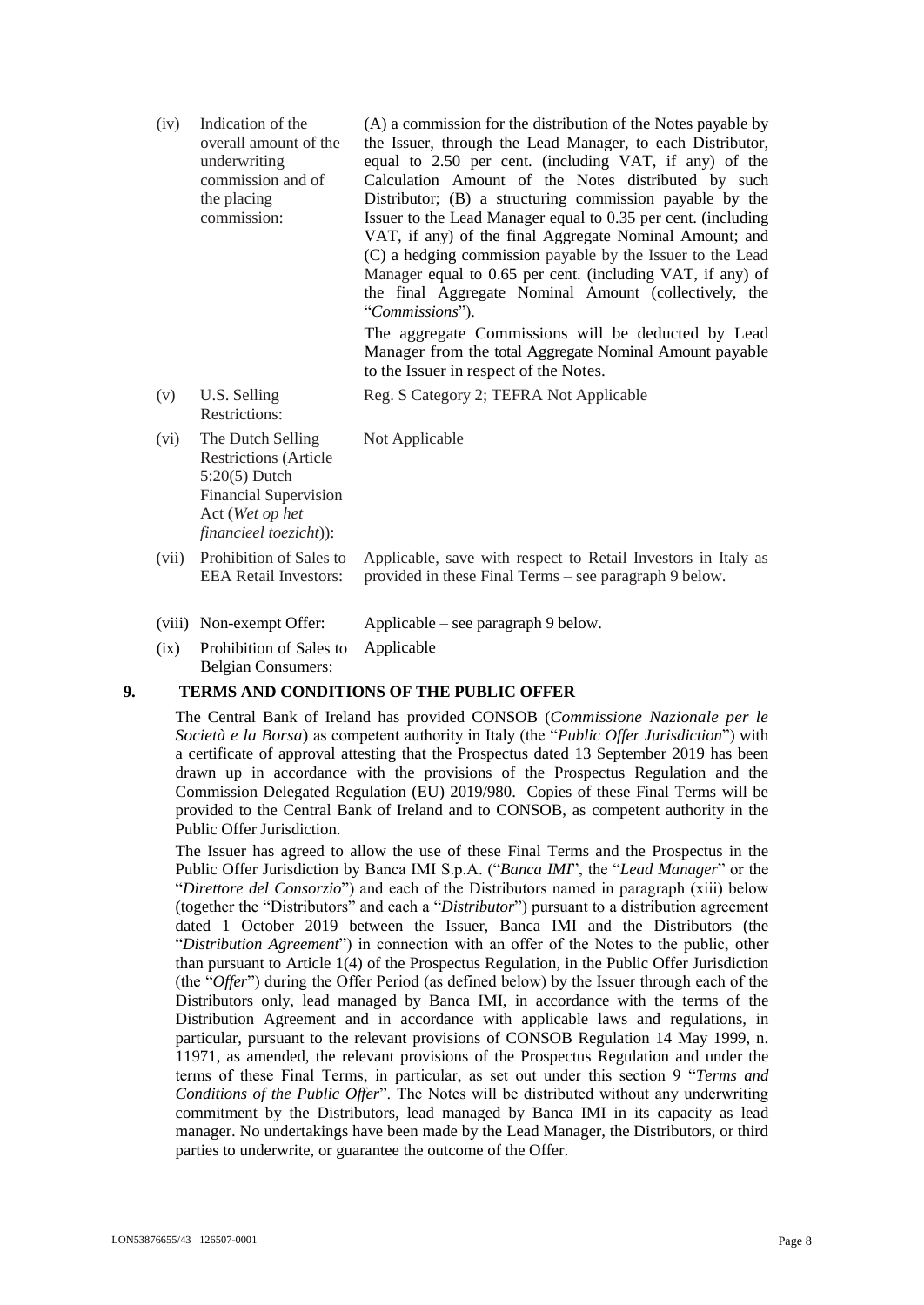Qualified Investors (as defined by Article 2 of the Prospectus Regulation) may subscribe for the Notes.

(i) Offer Period: From the date of, and following, publication of, these Final Terms being 2 October 2019 at 9:00 CET to, and including (i) 17 October 2019 at 16:30 CET in case of subscription at the offices (*filiali*) of the Distributors, and (ii) 10 October 2019 at 16:30 CET in case of door-to-door selling, subject to any early closure of the Offer Period or cancellation of the Offer, as described below.

#### *Early Closure of the Offer Period*

The Lead Manager reserves the right, following prior consultation with the Issuer, to close the Offer Period early at any time, also in circumstances where subscription for the Notes is not yet equal to the Aggregate Nominal Amount of U.S.\$500,000,000 or U.S.\$750,000,000, as applicable. Notice of the early closure of the Offer Period will be given in one or more notices to be made available on the website of Banca IMI [\(www.bancaimi.com\)](http://www.bancaimi.com/) and through the Distributors (and for the avoidance of doubt, no supplement to the Prospectus or these Final Terms will be published in relation thereto).

#### *Cancellation of the Offer*

The Lead Manager reserves the right, after prior consultation with the Issuer, to cancel the Offer by termination of the Distribution Agreement. The Distribution Agreement may also be terminated upon the occurrence of certain circumstances set out therein and, upon termination of the Distribution Agreement, the Offer will be cancelled and no Notes will be issued. Notice of cancellation of the Offer will be given in one or more notices to be made available on the website of Banca IMI [\(www.bancaimi.com\)](http://www.bancaimi.com/) and through the Distributors (and for the avoidance of doubt, no supplement to the Prospectus or these Final Terms will be published in relation thereto).

If any application has been made by a potential subscriber and the Offer is cancelled, all subscription applications will become void and of no effect, without further notice and such potential subscriber shall not be entitled to subscribe or otherwise acquire the Notes.

For the avoidance of doubt, any early closure or cancellation of the Offer shall be effective in respect of the Offer Period for subscription at the offices (*filiali*) of the Distributors, as well as collection of subscription of the Notes through doorto-door selling.

(ii) Offer Price: The Notes will be offered at the Issue Price of 100.00 per cent. of the Calculation Amount of each Note.

> The Offer Price includes the Commissions payable by the Issuer to the Distributors and the Lead Manager.

(iii) Conditions to which the offer is subject: The Offer of the Notes is conditional on their issue and is subject to such conditions as are set out in the Distribution Agreement.

The Lead Manager reserves the right, after consultation with the Issuer, to close early or cancel the Offer as set out in the Distribution Agreement. (see (i) above – *Offer Period*)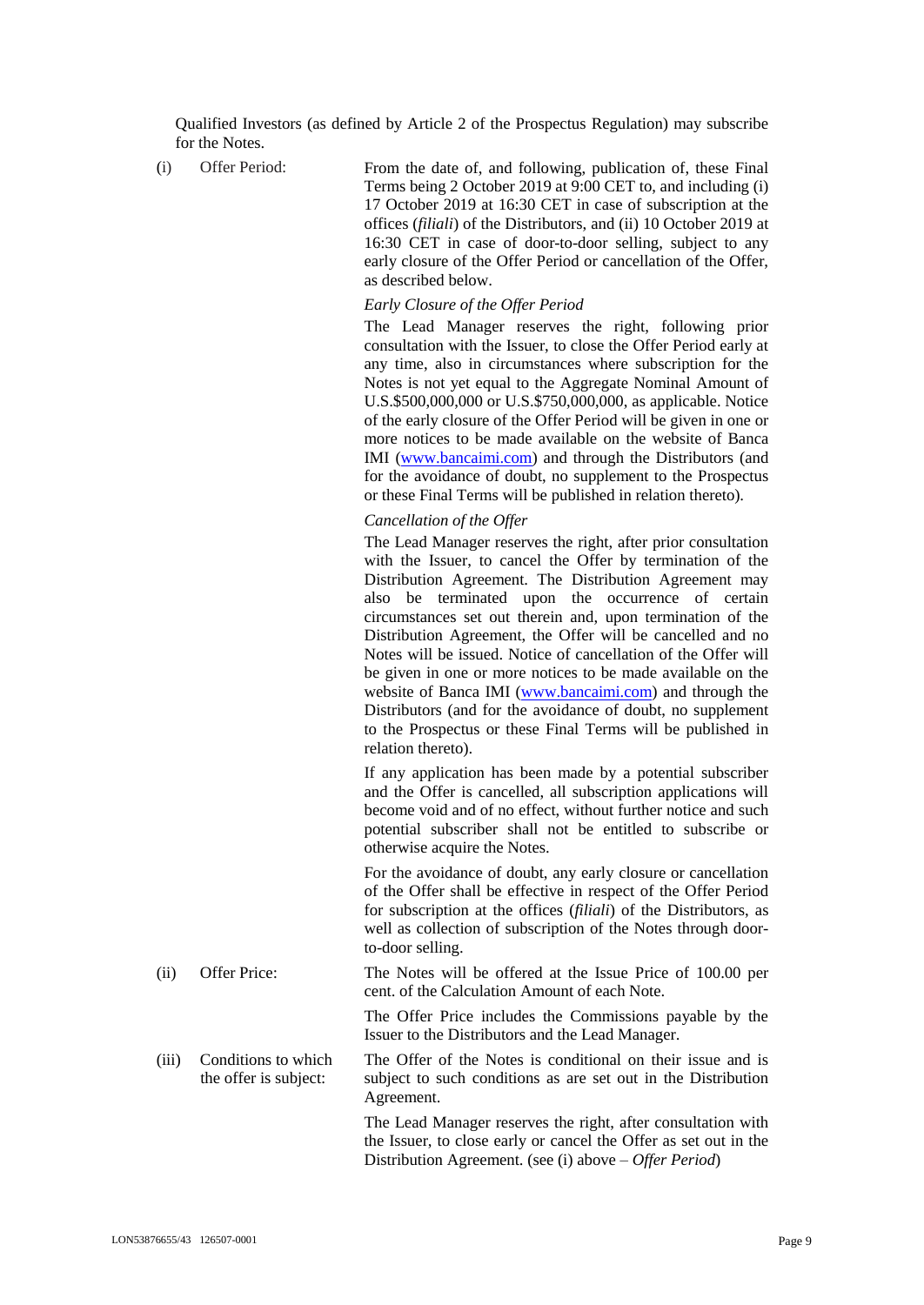(iv) Description of the application process: A prospective Investor will subscribe for the Notes in accordance with the arrangements in place between the relevant Distributor and its customers, relating to the subscription of securities generally.

Pursuant to MiFID II as implemented in Italy and the Distribution Agreement, Investors who have submitted the Acceptance Form (as defined below) to a Distributor or have subscribed for the Notes through a Distributor, are or will become clients, regarding the placement activity, of the relevant Distributor and not of the Issuer or the Lead Manager.

# *Subscription at the offices (filiali) of the Distributors*

Investors may apply for the subscription of the Notes during normal Italian banking hours at the offices (*filiali*) of any Distributor by filling in, duly executing (also by appropriate attorneys) and delivering a specific acceptance form (the "*Acceptance Form*") from (and including) 2 October 2019 at 9:00 CET to (and including) 17 October 2019 at 16:30 CET, subject to any early closing of the Offer Period or cancellation of the Offer of the Notes. Acceptance forms are available at each Distributor's office.

Any application shall be made in Italy to the Distributors.

#### *Door-to-door selling*

The Notes may also be distributed by the Distributors through door-to-door selling by means of tied agents, being financial advisors authorised to make off-premises offers (*consulenti finanziari abilitati all'offerta fuori sede*) pursuant to Article 30 of the Legislative Decree No. 58 of 24 February 1998, as amended and supplemented (the "*Italian Financial Services Act*") from and including 2 October 2019 at 9:00 CET to and including 10 October 2019 at 16:30 CET, subject to any early closing of the Offer Period or cancellation of the Offer of the Notes.

Distributors intending to distribute Notes through door-todoor selling (*fuori sede*) pursuant to Article 30 of the Italian Financial Services Act will collect the Acceptance Forms through the tied agents (*consulenti finanziari abilitati all'offerta fuori sede*) pursuant to Article 31 of the Italian Financial Services Act.

#### *General*

There is no limit to the number of Acceptance Forms which may be filled in and delivered by the same prospective Investor with the same or different Distributor, without prejudice to the circumstance that for the purposes of the allotment each applicant will be considered individually, independently of the number of Acceptance Forms delivered.

Without prejudice to the provisions applicable in case of publication of supplements under Article 23 of the Prospectus Regulation from time to time, and to those applicable to the placement of the Notes, through door-to-door selling all as specified in this paragraph 9, the subscription application can be revoked by the potential Investors through a specific request made at the offices of the Distributor which has received the relevant Acceptance Form within the last day of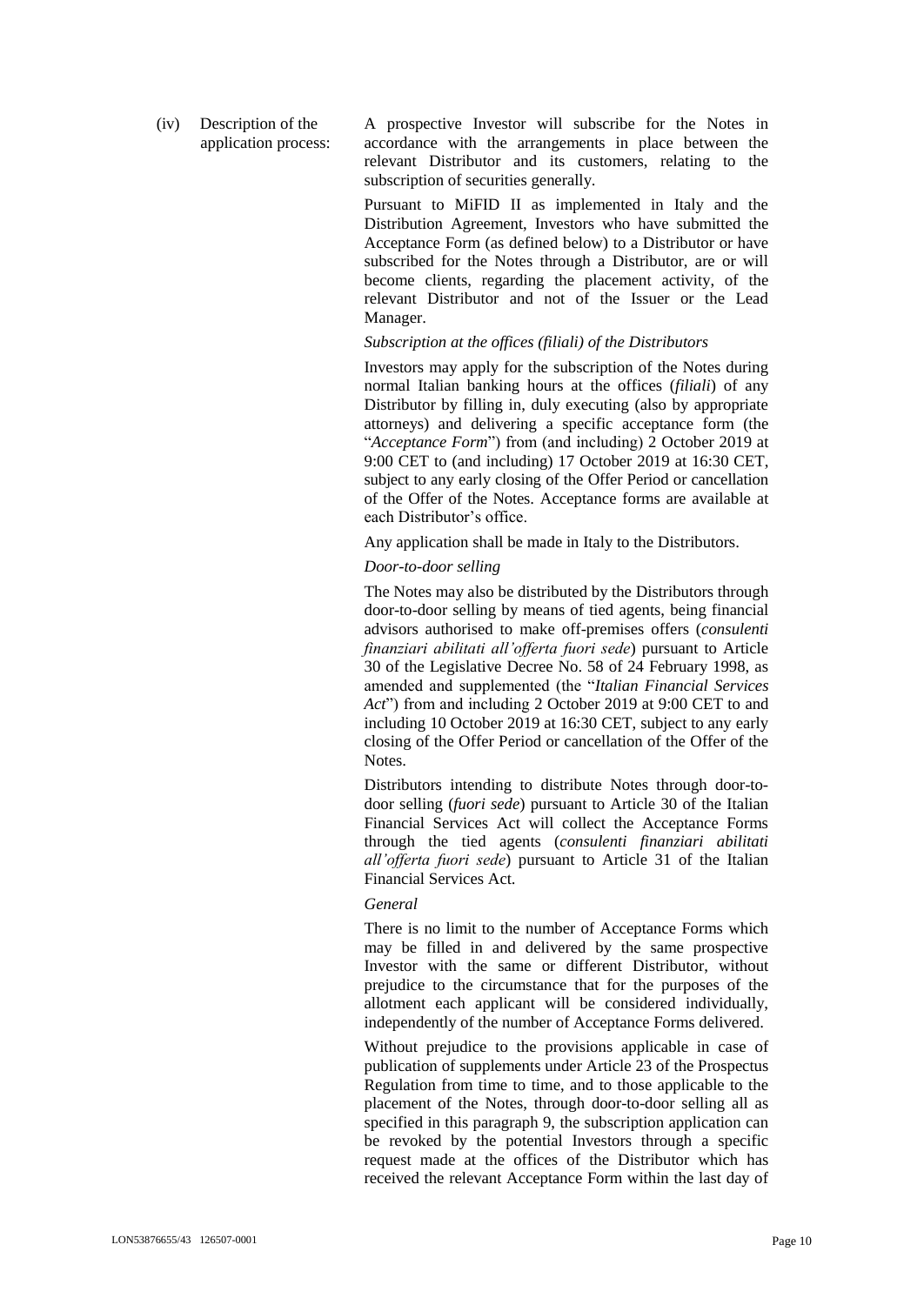the Offer Period (being 17 October 2019), as amended in the event of an early closure of the Offer Period.

In addition to what is stated above, pursuant to Article 30, paragraph 6, of the Italian Financial Services Act, the validity and enforceability of contracts entered into through door-todoor selling is suspended for a period of 7 (seven) days beginning on the date of subscription by the relevant Investor. Within such period Investors may notify the relevant Distributor and/or financial advisor of their withdrawal without payment of any charge or commission.

In the event of publication of a supplement to the Prospectus as provided by the Prospectus Regulation, Investors who have already agreed to subscribe for the Notes before the supplement is published shall have the right, exercisable within a time limit indicated in the supplement, to withdraw their applications by a written notice to the Distributor who has received such application. The final date of the right of withdrawal will be stated in the relevant supplement.

Applicants having no client relationship with the Distributor with whom the Acceptance Form is filed may be required to open a current account or to make a temporary non-interest bearing deposit of an amount equal to the counter-value of the Notes requested, calculated on the basis of the Offer Price of the Notes. In the event that the Notes are not allotted or only partially allotted, the total amount paid as a temporary deposit, or any difference with the counter-value of the Notes allotted, will be repaid to the applicant without interest by the Issue Date.

Each Distributor is responsible for the notification of any withdrawal right applicable in relation to the offer of the Notes to potential Investors.

By subscribing for the Notes, the holders of the Notes are deemed to have knowledge of all the terms and conditions of the Notes and to accept the said terms and conditions of the Notes.

Applications received by the Distributors prior to the start of the Offer Period or after the closing date of the Offer Period, will be considered as not having been received and will be void.

Not Applicable

- (v) Description of possibility to reduce subscriptions and the manner for refunding amounts paid in excess by applicants:
- (vi) Details of the minimum and/or maximum amount of the application:

The Notes may be subscribed in a minimum lot of U.S\$2,000 (the "*Minimum Lot*") or an integral number of Notes greater than the Minimum Lot.

Multiple applications may be submitted by the same applicant with the same or different Distributor, without prejudice to the circumstance that for the purposes of the allotment each applicant will be considered individually, independently of the number of Acceptance Forms delivered.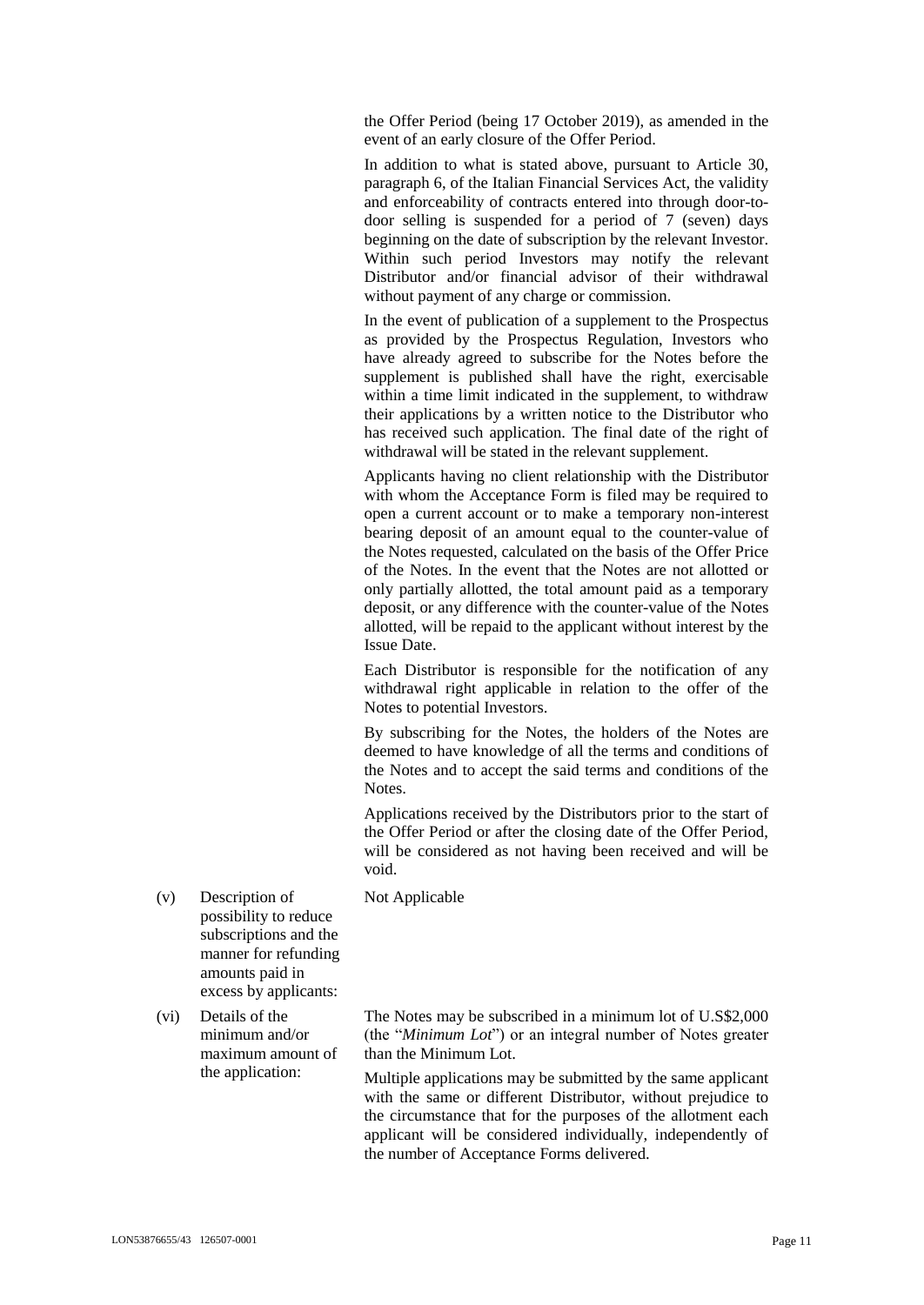There is no maximum subscription amount of the Notes to be applied for by each Investor within the Aggregate Nominal Amount and subject to the provisions in paragraph (iv) "*Description of the application process*" above and (xi) "*Process for notifying applicants of the amount allotted and an indication whether dealing may begin before notification is made*" below.

(vii) Method and time limits for paying up and delivering the Notes: Each Investor will be notified by the relevant Distributor of the settlement arrangement in respect of the Notes at the time of such Investor's application and payment for the Notes allotted shall be made by the Investor to the relevant Distributor, in accordance with arrangements existing between the relevant Distributor and its customers relating to the subscription of securities generally, without fees or any other expenses or commissions being charged to the applicant by the Issuer, the

Lead Manager, or the Distributors.

The Notes will be issued on the Issue Date against payment by the Distributors, through the Lead Manager, to the Issuer of the net subscription monies.

The settlement and the delivery of the Notes as between the Issuer and the Distributors will be executed through the Lead Manager.

The Issuer estimates that the Notes will be delivered to the subscribers' respective book-entry securities account on or around the Issue Date.

(viii) Manner in and date on which results of the offer are to be made public: The results of the offer of the Notes will be published as soon as possible on the website of the Lead Manager [www.bancaimi.com](http://www.bancaimi.com/) and through the Distributors on or prior the Issue Date.

Not Applicable

Not Applicable

- (ix) Procedure for exercise of any right of preemption, negotiability of subscription rights and treatment of subscription rights not exercised:
- (x) Whether tranche(s) have been reserved for certain countries:

(xi) Process for notifying applicants of the amount allotted and an indication whether dealing may begin before notification is made:

Prospective Noteholders will be notified directly by the relevant Distributor of the success of their application and amount allotted.

Subscription applications will be accepted until the Aggregate Nominal Amount is reached during the Offer Period. In the event that the total amount of Notes requested to be subscribed for exceeds the Aggregate Nominal Amount, the Lead Manager following prior consultation with the Issuer will close early the Offer Period.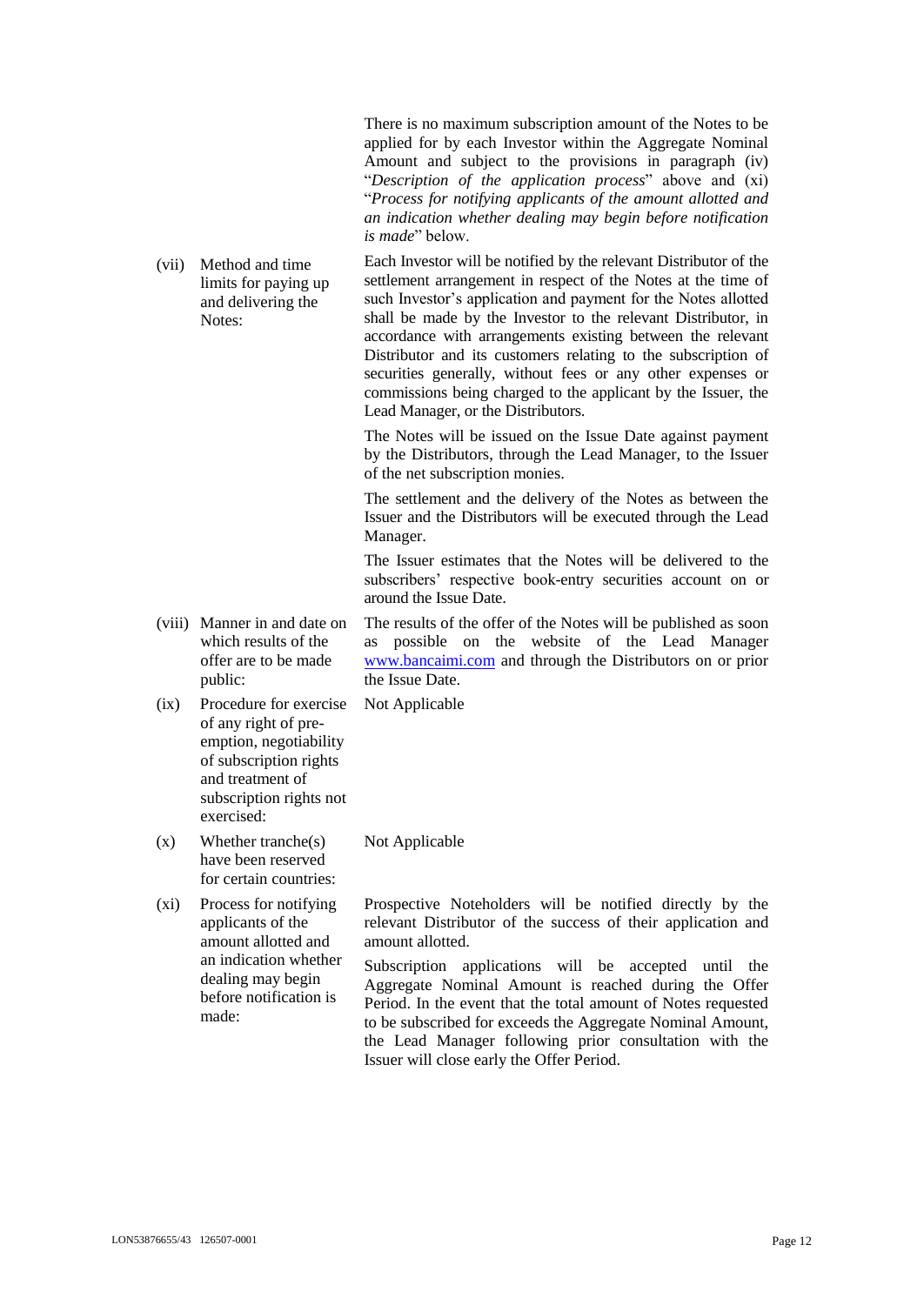In the event that, notwithstanding the above, the total amount of Notes requested to be subscribed for exceeds the Aggregate Nominal Amount of U.S.\$500,000,000 or the Aggregate Nominal Amount of U.S.\$750,000,000, as applicable, the Lead Manager will adopt allotment and/or application criteria in accordance with customary market practices and applicable laws and regulations and will allot the Notes in a transparent manner that ensures equal treatment amongst all potential subscribers.

Dealing in the Notes may commence on the Issue Date.

Not Applicable

(xii) Amount of any expenses and taxes charged to the subscriber or purchaser:

(xiii) Name(s) and address(es), to the extent known to the Issuer, of the Placers in the various countries where the offer takes place:

The following banks and financial entities have entered into the Distribution Agreement (the "*Distributors*") and agreed to place the Notes in the Public Offer Jurisdiction, with no underwriting commitment:

Intesa Sanpaolo S.p.A. Piazza San Carlo 156, 10121 Torino Italy

Intesa Sanpaolo Private Banking S.p.A. Via Hoepli, 10 20121 Milano Italy

Fideuram Intesa Sanpaolo Private Banking S.p.A. Piazza San Carlo, 156 10121 Torino Italy

Sanpaolo Invest SIM S.p.A. Piazza San Carlo, 156 10121 Torino Italy

Cassa Lombarda S.p.A. Via Alessandro Manzoni, 14 20121 Milano Italy

Deutsche Bank S.p.A. Piazza del Calendario, 3 20126 Milano Italy

Banca Leonardo S.p.A. Piazza Cavour, 2 20121 Milano Italy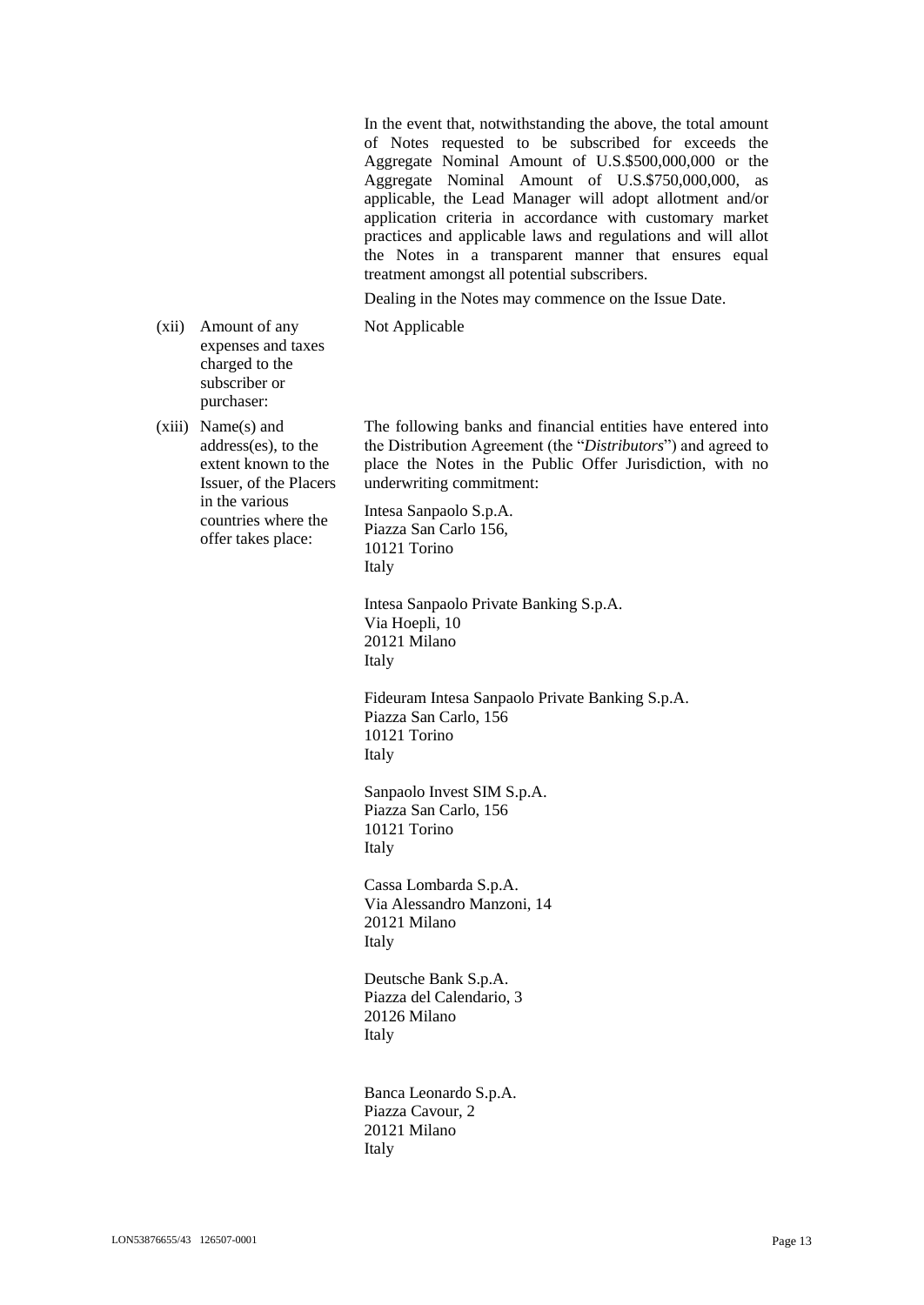Banca Generali S.p.A. Via Machiavelli, 4 34132 Trieste Italy Banca Sella Holding S.p.A. Piazza Gaudenzio Sella, 1 13900 Biella Italy Banca Sella S.p.A. Piazza Gaudenzio Sella, 1 13900 Biella Italy Banca Patrimoni Sella & C. Via Giuseppe Luigi Lagrange 20 10123 Torino Italy Sempione SIM S.p.A. Via Gonzaga, 2 20100 Milano Italy Banca Consulia S.p.A. Corso Monforte, 52 20122 Milano Italy Credit Suisse (Italy) S.p.A. Via Santa Margherita, 3 20121 Milano Italy

For the avoidance of doubt, the Lead Manager will not act as Distributor.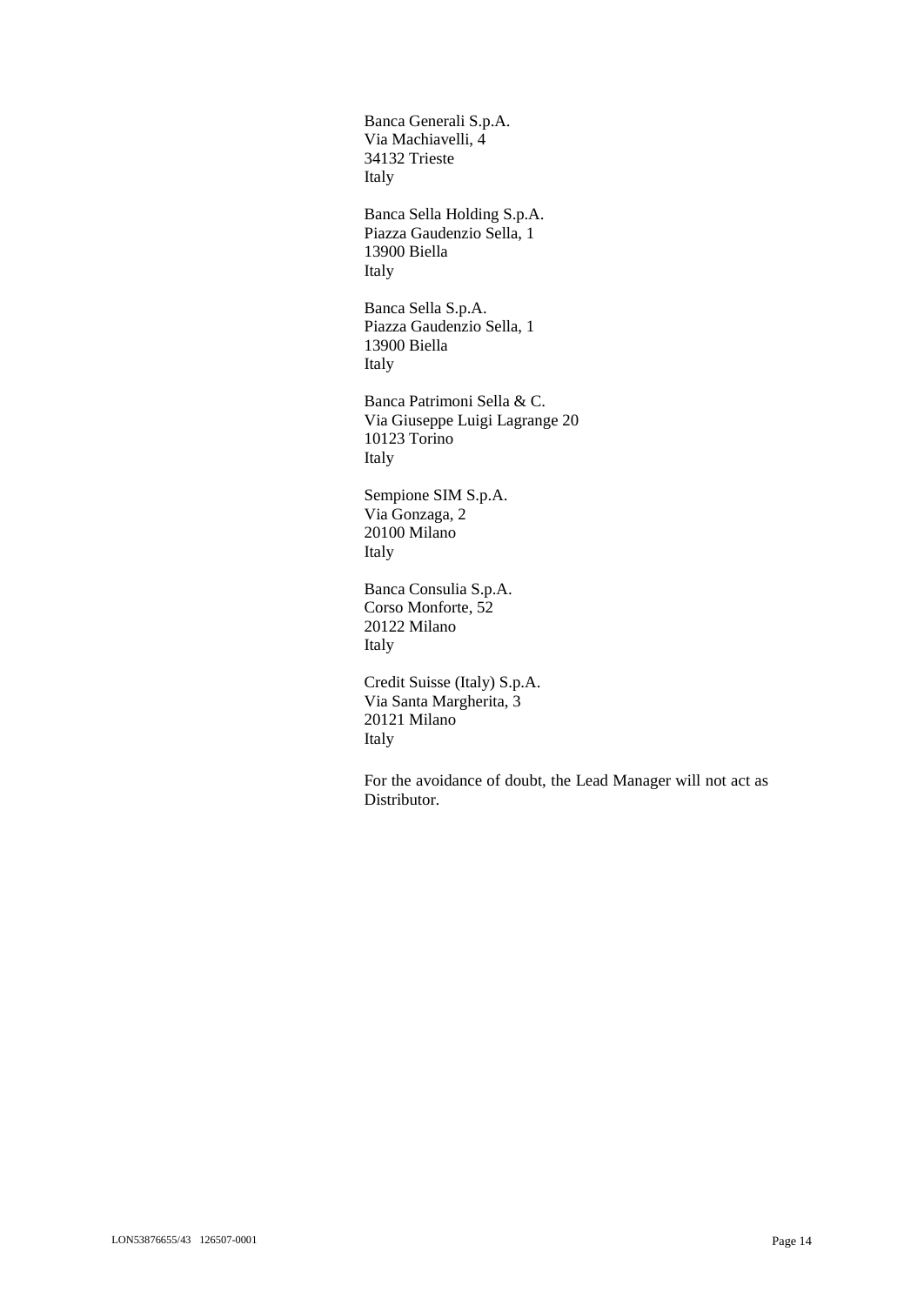# **Section 1 – Introduction and Warnings**

#### **Introduction** The securities

# Issue of up to U.S.\$500,000,000 Fixed Rate Step-up Notes due 22 October 2026, subject to an increase up to U.S.\$750,000,000 (the "*Notes*") with ISIN XS2056488013.

# The issuer and offeror

The issuer and offeror is Toyota Motor Credit Corporation (the "*Issuer*"), a California corporation (Corporation Number 1123946) incorporated on 4 October 1982 under the laws of the State of California. The Issuer's LEI is Z2VZBHUMB7PWWJ63I008. The Issuer's executive and registered offices are located at 6565 Headquarters Drive, Plano, Texas 75024–5965 and its telephone number is +1 469 486 9013.

#### Competent authority and date of approval

The competent authority, which approved the Prospectus on 13 September 2019, is the Central Bank of Ireland, New Wapping Street, North Wall Quay. Dublin 1, Ireland, and its telephone number is + 353 1 2483605.

**Warnings**

**This summary should be read as an introduction to the Prospectus and these Final Terms. Any decision to invest in the Notes should be based on a consideration of the Prospectus as a whole, including any documents incorporated by reference and these Final Terms, by the investor. Where a claim relating to the information contained in the Prospectus and these Final Terms is brought before a court, the plaintiff investor might, under national law, have to bear the costs of translating the Prospectus and these Final Terms before the legal proceedings are initiated. Civil liability attaches only to those persons who have tabled this summary including any translation hereof, but only where this summary is misleading, inaccurate or inconsistent, when read together with the other parts of the Prospectus and these Final Terms, or where it does not provide, when read together with the other parts of the Prospectus and these Final Terms, key information in order to aid investors when considering whether to invest in such Notes.**

# **Section 2 – The Issuer**

# **Who is the issuer of the securities?**

Domicile, legal form, LEI, legislation and country of incorporation

The Issuer is a corporation incorporated under the laws of the State of California, United States. The Issuer is domiciled in California, United States and its registered office is located in Plano, Texas, United States. Its LEI number is Z2VZBHUMB7PWWJ63I008.

#### Principal Activities

The Issuer's principal activity is to provide a variety of finance and insurance products to authorised Toyota and Lexus dealers or dealer groups and, to a lesser extent, other domestic and import franchise dealers and their customers in the United States (excluding Hawaii) and Puerto Rico.

#### Major shareholders

All of the outstanding capital stock and voting stock of the Issuer is owned by Toyota Financial Services International Corporation which itself is owned directly by Toyota Financial Services Corporation ("*TFS*").

As a result, TFS effectively controls the Issuer and is able to directly control the composition of the Issuer's Board of Directors and direct the management and policies of the Issuer.

TFS is a wholly-owned holding company subsidiary of Toyota Motor Corporation ("*TMC*"), the ultimate parent company of the Toyota group.

Key managing directors

The Directors and Principal Executive Officers of the Issuer are Mark S. Templin, Scott Cooke, Ron Chu, Pete Carey, Alec Hagey, Mao Saka, Anna Sampang, Akihiro Fukutome, James E. Lentz III and Robert Carter.

Auditors

The Issuer's auditors are PricewaterhouseCoopers LLP, Dallas, Texas, United States.

# **What is the key financial information regarding the issuer?**

The selected historical key financial information presented below for the financial years ended 31 March 2019 and 31 March 2018 has been extracted without material adjustment from audited financial statements prepared in accordance with U.S. generally accepted accounting principles ("*U.S. GAAP*") included in the Issuer's Annual Report on Form 10-K for the financial year ended 31 March 2019. The selected historical key financial information as at 30 June 2019 and for the three months ended 30 June 2019 and 30 June 2018 has been extracted without material adjustment from the Issuer's unaudited financial statements included in the Issuer's Quarterly Report on Form 10-Q for the quarter ended 30 June 2019.

#### *Consolidated income statement*

|                            | <b>Year ended 31 March</b> |      | <b>Three Months ended 30 June</b> |      |
|----------------------------|----------------------------|------|-----------------------------------|------|
|                            | 2019                       | 2018 | 2019                              | 2018 |
|                            | (U.S. Dollars in millions) |      |                                   |      |
| Income before income taxes | 977<br>781<br>463          |      |                                   |      |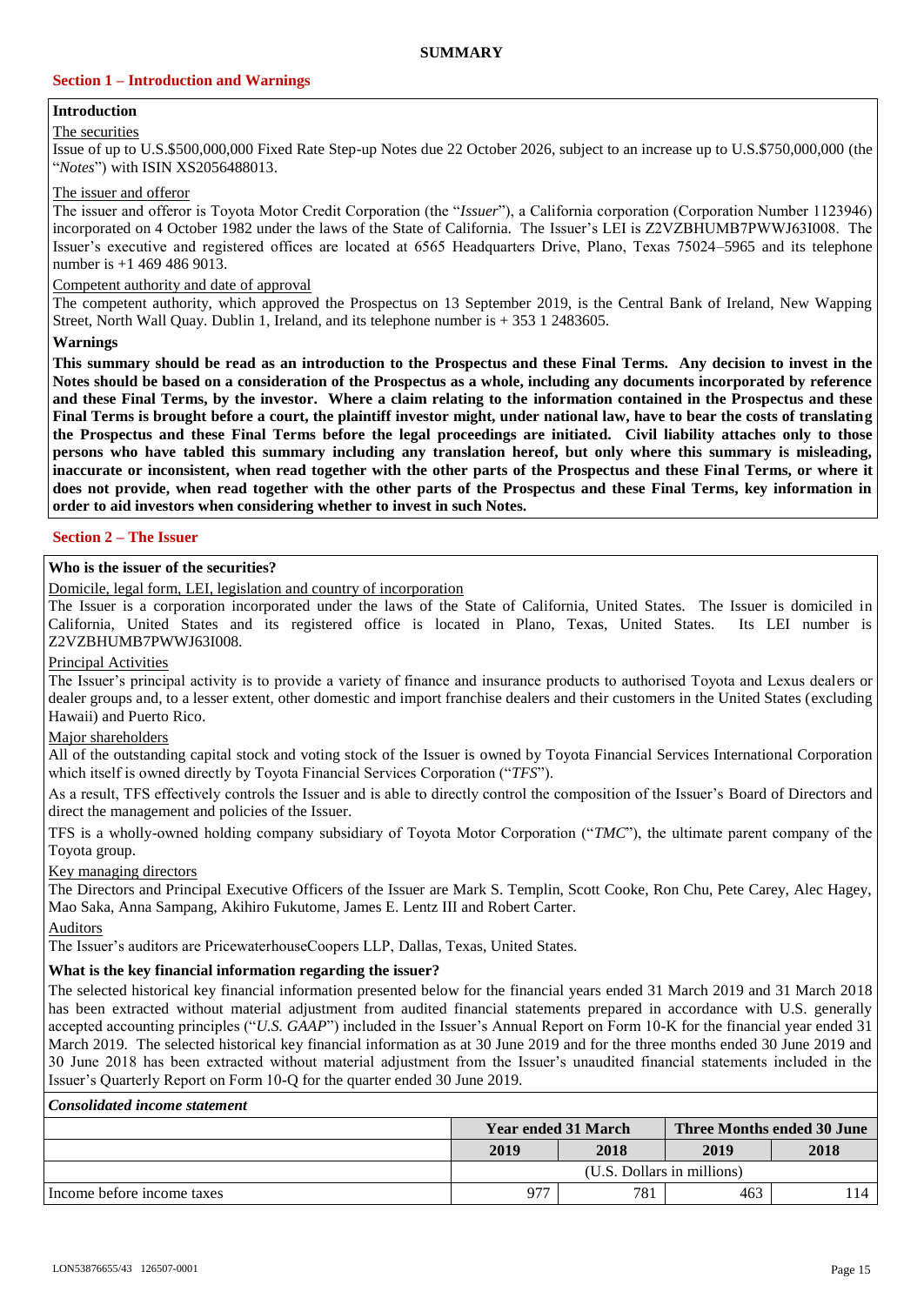| <b>Consolidated balance sheet</b>                                 |  |                            |                |                                                         |  |  |
|-------------------------------------------------------------------|--|----------------------------|----------------|---------------------------------------------------------|--|--|
|                                                                   |  |                            | As at 31 March |                                                         |  |  |
|                                                                   |  | 2019                       | 2018           | 2019                                                    |  |  |
|                                                                   |  |                            |                | (U.S. Dollars in millions, except debt to equity ratio) |  |  |
| Cash and cash equivalents                                         |  | 2,198                      | 3.540          | 5,493                                                   |  |  |
| Restricted cash and cash equivalents                              |  | 985                        | 1.219          | 1,008                                                   |  |  |
| Debt                                                              |  | 92,922                     | 98,353         | 97,384                                                  |  |  |
| Debt to equity ratio (total liabilities/total shareholder equity) |  | 7.6                        | 8.4            |                                                         |  |  |
| Consolidated cash flow statement                                  |  |                            |                |                                                         |  |  |
|                                                                   |  | <b>Year ended 31 March</b> |                | Three Months ended 30 June                              |  |  |

|                                         | 2019    | 2018                       | 2019    | 2018    |
|-----------------------------------------|---------|----------------------------|---------|---------|
|                                         |         | (U.S. Dollars in millions) |         |         |
| Net Cash flow from operating activities | 5.935   | 8.335                      | 1,726   | 975     |
| Net Cash flow from financing activities | (4.495) | (1,377)                    | 4.406   | 2,853   |
| Net Cash flow from investing activities | (3,016) | (7, 484)                   | (2,814) | (1,958) |

# **What are the key risks that are specific to the issuer?**

The Issuer has identified in the Prospectus a number of factors which could adversely affect its business, results of operations and financial condition and its ability to make payments due under the Notes. These factors include, among others:

- changes in general business, economic, geopolitical and market conditions, including the overall market for retail contracts, wholesale motor vehicle financing, leasing or dealer financing, changes in the level of sales of Toyota, Lexus or other vehicles in its market, and restrictive exchange or import controls or other disruptive trade policies, disruption of operations as a result of systemic political or economic instability, changes in consumer behaviour, and the inability to compete successfully or if competition increases;
- a decrease in the level of sales of Toyota and Lexus vehicles will have a negative impact on the level of the Issuer's financing volume;
- recalls and other related announcements which could adversely affect sales, including as a result of the actual or perceived quality, safety or reliability of Toyota and Lexus vehicles as the Issuer's business is, substantially, dependent upon the sale of Toyota and Lexus vehicles
- changes to the senior long-term debt credit ratings of TMC and certain of its affiliates, including the Issuer; and

 changes in law or regulation, including accounting standards, failure or interruption of the information systems, security breach or a cyber-attack.

# **Section 3 – The Securities**

#### **What are the main features of the securities?**

#### Type, class and ISIN

The Notes are Fixed Rate Step-up Notes due 22 October 2026. International Securities Identification Number (ISIN): XS2056488013.

Currency, denomination, nominal amount, number of Notes and term

The currency and aggregate nominal amount of Notes is up to U.S.\$500,000,000, subject to an increase up to U.S.\$750,000,000. The Notes have a Specified Denomination and Calculation Amount of U.S.\$2,000 each. The Maturity Date of the Notes is 22 October 2026.

#### Rights attached to the Notes

The Notes bear interest from their date of issue and will be paid annually in arrear on 22 October in each year up to and including the Maturity Date at the following per annum fixed rates:

- 1.20 per cent. per annum on the Interest Payment Date falling on 22 October 2020 for the period from, and including, 22 October 2019 to, but excluding 22 October 2020;
- 1.35 per cent. per annum on the Interest Payment Date falling on 22 October 2021 for the period from, and including, 22 October 2020 to, but excluding, 22 October 2021;
- 1.50 per cent. per annum on the Interest Payment Date falling on 22 October 2022 for the period from, and including, 22 October 2021 to, but excluding, 22 October 2022;
- 1.65 per cent. per annum on the Interest Payment Date falling on 22 October 2023 for the period from, and including, 22 October 2022 to, but excluding, 22 October 2023;
- 1.80 per cent. per annum on the Interest Payment Date falling on 22 October 2024 for the period from, and including, 22 October 2023 to, but excluding, 22 October 2024;
- 2.00 per cent. per annum on the Interest Payment Date falling on 22 October 2025 for the period from, and including, 22 October 2024 to, but excluding, 22 October 2025; and
- 2.05 per cent. per annum on the Interest Payment Date falling on 22 October 2026 for the period from, and including, 22 October 2025 to, but excluding, 22 October 2026.

The yield of the Notes is 1.639 per cent. per annum. The first interest payment date will be on 22 October 2020. Subject to any purchase and cancellation or early redemption, the Notes will be redeemed on 22 October 2026 at par. The Notes may be redeemed early for tax reasons at par.

A trustee has not been appointed to act as trustee for the holders of Notes.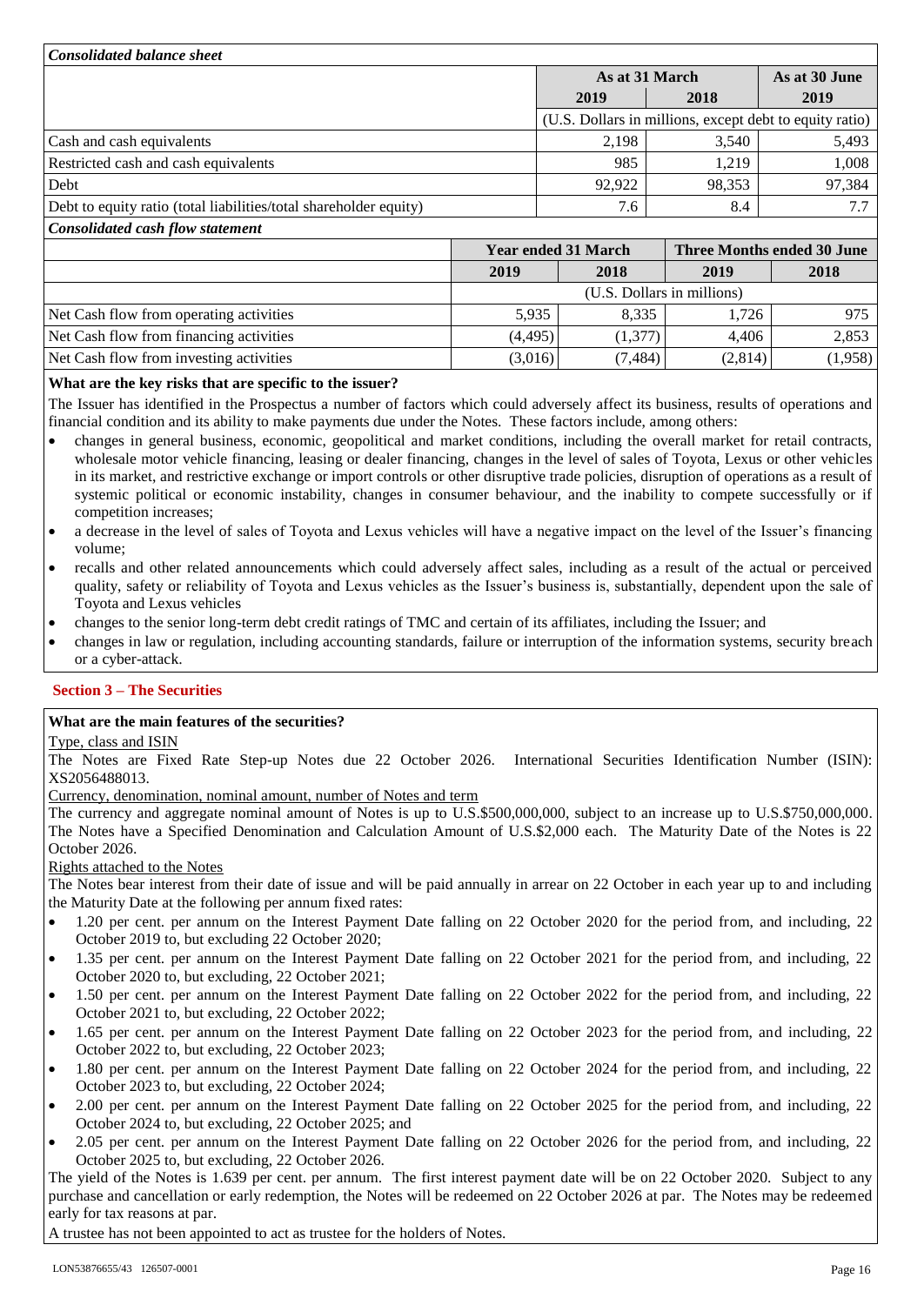The Bank of New York Mellon, acting through its London branch has been appointed as the issuing agent and principal paying agent. The Notes are also issued subject to and with the benefit of, an amended and restated note agency agreement made between the Issuer, The Bank of New York Mellon SA/NV, Luxembourg Branch as registrar and transfer agent and The Bank of New York Mellon, acting through its London branch, as transfer agent and paying agent.

The Issuer shall not be required to make any payment in respect of the Notes with respect to any taxes or other charges imposed by any government or a political subdivision or taxing authority thereof or therein, unless such Noteholder or Couponholder is a Non-U.S. Holder (as defined in Condition 7(b)). In such event, the Issuer will be required to pay additional amounts to cover the amounts so withheld or deducted, subject to certain limited exceptions.

All payments in respect of the Notes will be made subject to any deduction or withholding required by provisions of Sections 1471 through to 1474 of the U.S. Internal Revenue Code of 1986, as amended, any regulations or other guidance promulgated thereunder or any official interpretations thereof (including under an agreement described under Section 1471(b)), or of any intergovernmental agreement implementing an alternative approach thereto or any implementing law in relation thereto (collectively, "*FATCA*"), and no additional amounts will be paid to cover the amounts so withheld or deducted.

The Terms and Conditions of the Notes contain the following events of default:

- (a) default in payment of any principal or interest due in respect of the Notes, continuing for a specified period of time;
- (b) non-performance or non-observance by the Issuer of any covenant, condition or provision under the Terms and Conditions of the Notes or the Agency Agreement for the benefit of holders of Notes (other than the covenant to pay the principal and interest in respect of the Notes), continuing for a specified period of time; and
- (c) events relating to the winding up, liquidation, bankruptcy, insolvency and creditor arrangements of the Issuer.
- The Notes contain no cross default provision.

The Terms and Conditions of the Notes contain provisions for calling meetings of holders of such Notes to consider matters affecting their interests generally. These provisions permit defined majorities to bind all holders, including holders who did not attend and vote at the relevant meeting and holders who voted in a manner contrary to the majority.

The governing law of the Notes is English law.

# Status of the Notes (ranking)

The Notes and any relative coupons constitute direct, unconditional, unsubordinated and unsecured obligations of the Issuer and will rank pari passu and rateably without any preference among themselves and (save for certain obligations required to be preferred by law) equally with all other unsecured and unsubordinated obligations of the Issuer from time to time outstanding. Transferability

There are no restrictions on the transferability of the Notes save that there are certain customary restrictions on offers, sales and deliveries of Notes and on the distribution of offering material in the United States, the European Economic Area, Belgium, Ireland, Italy, the Netherlands, Spain, United Kingdom, Japan, Canada, Australia, New Zealand, Hong Kong, the People's Republic of China ("*PRC*" (which for the purposes of Notes issued under the Programme, excludes the Hong Kong Special Administrative Region of the People's Republic of China, the Macau Special Administrative Region of the People's Republic of China and Taiwan)), Singapore and Switzerland.

# **Where will the securities be traded?**

The Notes will be admitted to trading on the London Stock Exchange's Regulated Market and admitted to the Official List of the Financial Conduct Authority.

Application is expected to be made by the Issuer (or on its behalf) for the Notes to be admitted to trading on the multilateral trading facility EuroTLX (managed by EuroTLX SIM S.p.A.), with effect from or around the Issue Date.

# **Is there a guarantee attached to the securities?**

Description of the nature and scope of the credit support agreement

The Notes have the benefit of certain Credit Support Agreements governed by Japanese law, one between TMC and TFS dated 14 July 2000 as supplemented by a Supplemental Credit Support Agreement dated 14 July 2000 and a Supplemental Credit Support Agreement No. 2 dated 2 October 2000 (collectively, the *"TMC Credit Support Agreement"*) and between TFS and the Issuer dated 1 October 2000 (the *"Credit Support Agreement"* and, together with the TMC Credit Support Agreement, the *"Credit Support Agreements"*). The Credit Support Agreements do not constitute a direct or indirect guarantee by TMC or TFS of the Notes. TMC's obligations under its Credit Support Agreement and the obligations of TFS under its Credit Support Agreements, rank pari passu with its direct, unconditional, unsubordinated and unsecured debt obligations.

Under the TMC Credit Support Agreement, TMC agrees that it will make available to TFS funds sufficient to make its payment obligations on securities issued by it (including securities issued by subsidiaries or affiliates of TFS such as the Issuer in respect of which TFS has credit support obligations) and agrees to ensure that TFS always has at least JPY10,000,000 in consolidated tangible net worth so long as TFS has credit support obligations outstanding.

TFS agrees in its Credit Support Agreement with the Issuer to make available to the Issuer funds sufficient to make its payment obligations on securities issued by it and agrees to ensure that the Issuer always has at least U.S.\$100,000 in consolidated tangible net worth, so long as the Issuer has securities outstanding.

Tangible net worth means the aggregate amount of issued capital, capital surplus and retained earnings less any intangible assets.

# Description of the credit support providers

TFS is the credit support provider to the Issuer. TFS is a limited liability, joint-stock company incorporated under the Commercial Code of Japan on 7 July 2000. TFS continues to exist under the Companies Act of Japan and its LEI is 353800WDOBRSAV97BA75. TFS's principal executive offices are located in Nagoya Lucent Tower, 6-1, Ushijima-cho, Nishi-ku, Nagoya City, Aichi Prefecture 451-6015, Japan with telephone number +81-52-217-2300.

TMC is the credit support provider to TFS. TMC is a limited liability, joint-stock company incorporated under the Commercial Code of Japan on 28 August 1937. TMC continues to exist under the Companies Act of Japan and its LEI is 5493006W3QUS5LMH6R84. TMC's principal executive offices are located at 1, Toyota-cho, Toyota City, Aichi Prefecture 471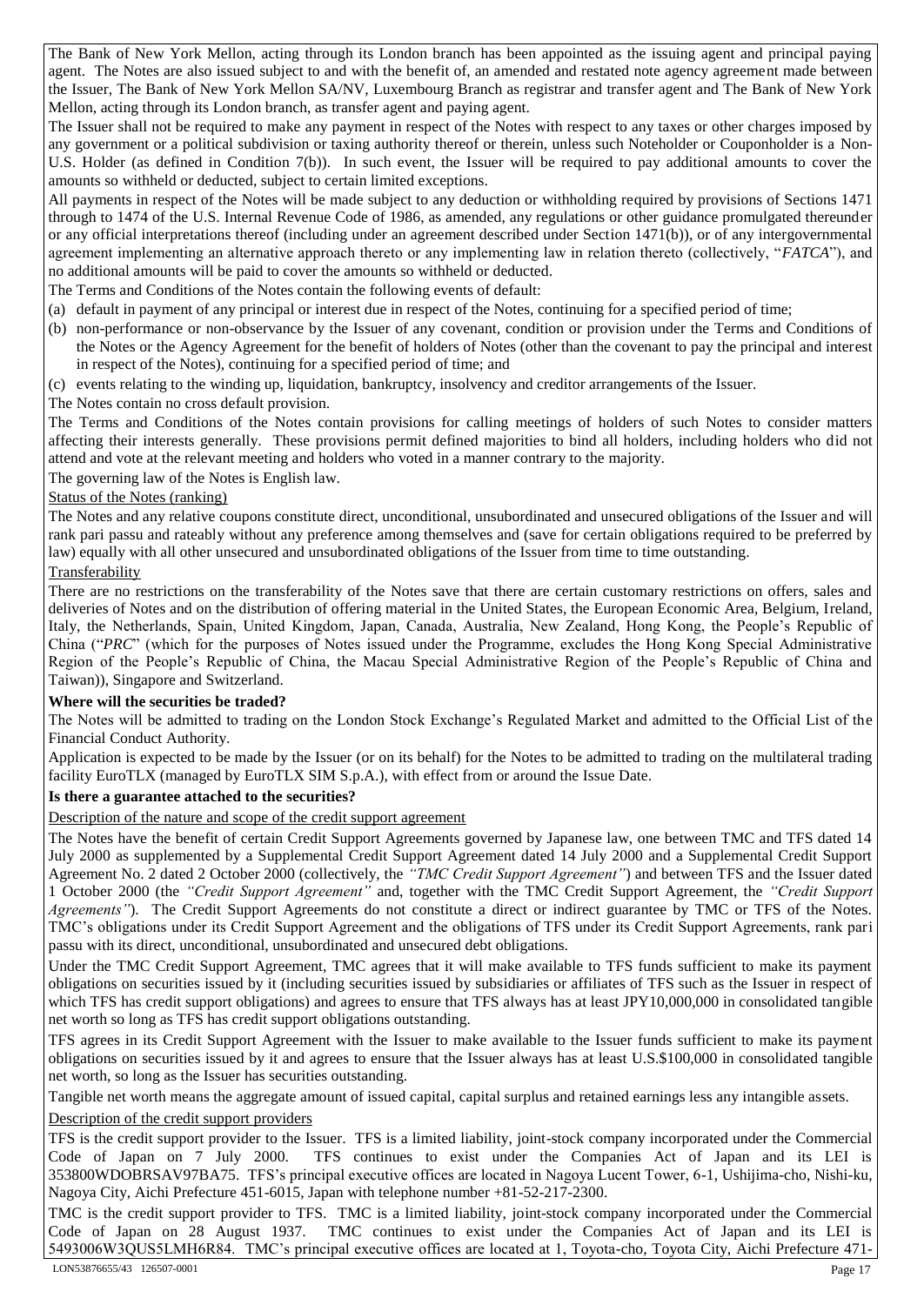8571, Japan with telephone number +81-565-28-2121.

# Key financial information regarding Toyota Motor Corporation

The selected historical key financial information presented below regarding financial years ended 31 March 2019 and 31 March 2018 has been extracted without material adjustment from the audited consolidated financial statements of TMC prepared in accordance with U.S. GAAP included in TMC's Annual Report on Form 20-F for the financial year ended 31 March 2019. The selected historical key financial information as at 30 June 2019 and for the three months ended 30 June 2019 and 30 June 2018 has been extracted without material adjustment from TMC's Unaudited Consolidated Financial Statements for three months ended 30 June 2019 prepared in accordance with U.S. GAAP.

#### *Consolidated income statement*

|                  | <b>Year ended 31 March</b> |           | Three Months ended 30 June |         |
|------------------|----------------------------|-----------|----------------------------|---------|
|                  | 2019                       | 2018      | 2019                       | 2018    |
|                  | (Yen in millions)          |           |                            |         |
| Operating income | 2,467,545                  | 2,399,862 | 741.951                    | 682,687 |

#### *Consolidated balance sheet*

|                                                                     | As at 31 March |                                  | As at 30 June |
|---------------------------------------------------------------------|----------------|----------------------------------|---------------|
|                                                                     | 2019           | 2018                             | 2019          |
|                                                                     |                | (Yen in millions, except ratios) |               |
| Long-term debt                                                      | 10,550,945     | 10,006,374                       | 10,549,161    |
| Short-term borrowings                                               | 5,344,973      | 5,154,913                        | 5,297,509     |
| Current portion of long-term debt                                   | 4,254,260      | 4,186,277                        | 4,302,570     |
| Cash and cash equivalents and restricted cash and cash equivalents  | 3,706,515      | 3,219,639                        | 3,890,487     |
| Current ratio (Total current assets/Total current liabilities)      | 1.04           | 1.02                             | 1.08          |
| Debt to equity ratio (Total liabilities/Total shareholders' equity) | 1.56           | 1.56                             | 1.55          |
| Interest cover ratio (Operating income/Interest expense)            | 4.94           | 5.78                             |               |

#### *Consolidated cash flow statement*

|                                           | <b>Year ended 31 March</b> |             | <b>Three Months ended 30 June</b> |             |
|-------------------------------------------|----------------------------|-------------|-----------------------------------|-------------|
|                                           | 2019                       | 2018        | 2019                              | 2018        |
|                                           | (Yen in millions)          |             |                                   |             |
| Net cash provided by operating activities | 3,766,597                  | 4,223,128   | 908,370                           | 824,016     |
| Net cash used in financing activities     | (540, 839)                 | (449, 135)  | 40.646                            | 157,004     |
| Net cash used in investing activities     | (2,697,241)                | (3,660,092) | (731,072)                         | (1,042,627) |

Material risk factors pertaining to the credit support providers contained in the prospectus

TFS is a holding company and is completely dependent on the performance of its financial services subsidiaries, including each of the Issuers. As a holding company, TFS does not engage in, or conduct, any operating business itself. Its principal assets are the shares in its 58 consolidated subsidiaries and eight affiliates. Consequently, TFS is dependent on the economic, financial and operating results of its financial services subsidiaries and affiliates and is therefore indirectly exposed to the same risks as those faced by its financial services subsidiaries and affiliates, including each of the Issuers. Any deterioration in the business, financial condition or results of operations of the financial services subsidiaries and affiliates of TFS or their ability or willingness to pay dividends to TFS would also materially adversely affect financial condition or results of operations of TFS.

TMC has identified in the Prospectus a number of factors which could adversely affect Toyota's financial condition and results of operations. These factors include, among others:

- The worldwide automotive market is highly competitive. Toyota faces intense competition from automotive manufacturers in the markets in which it operates. Competition in the automotive industry has further intensified amidst difficult overall market conditions. In addition, competition is likely to further intensify in light of further continuing globalisation in the worldwide automotive industry, possibly resulting in industry reorganisations. Factors affecting competition include product quality and features, safety, reliability, fuel economy, the amount of time required for innovation and development, pricing, customer service and financing terms. Increased competition may lead to lower vehicle unit sales, which may result in further downward price pressure and adversely affect Toyota's financial condition and results of operations. Toyota's ability to adequately respond to the recent rapid changes in the automotive market and to maintain its competitiveness will be fundamental to its future success in existing and new markets and to maintain its market share. There can be no assurances that Toyota will be able to compete successfully in the future.
- Toyota is sensitive to fluctuations in foreign currency exchange rates and is principally exposed to fluctuations in the value of the Japanese yen, the U.S. dollar and the euro and, to a lesser extent, the Australian dollar, the Russian ruble, the Canadian dollar and the British pound. Toyota's consolidated financial statements, which are presented in Japanese yen, are affected by foreign currency exchange fluctuations through translation risk, and changes in foreign currency exchange rates may also affect the price of products sold and materials purchased by Toyota in foreign currencies through transaction risk. In particular, strengthening of the Japanese yen against the U.S. dollar can have an adverse effect on Toyota's operating results.
- The worldwide automotive industry is subject to various laws and governmental regulations including those related to vehicle safety and environmental matters such as emission levels, fuel economy, noise and pollution. In particular, automotive manufacturers such as Toyota are required to implement safety measures such as recalls for vehicles that do not or may not comply with the safety standards of laws and governmental regulations. In addition, Toyota may, in order to reassure its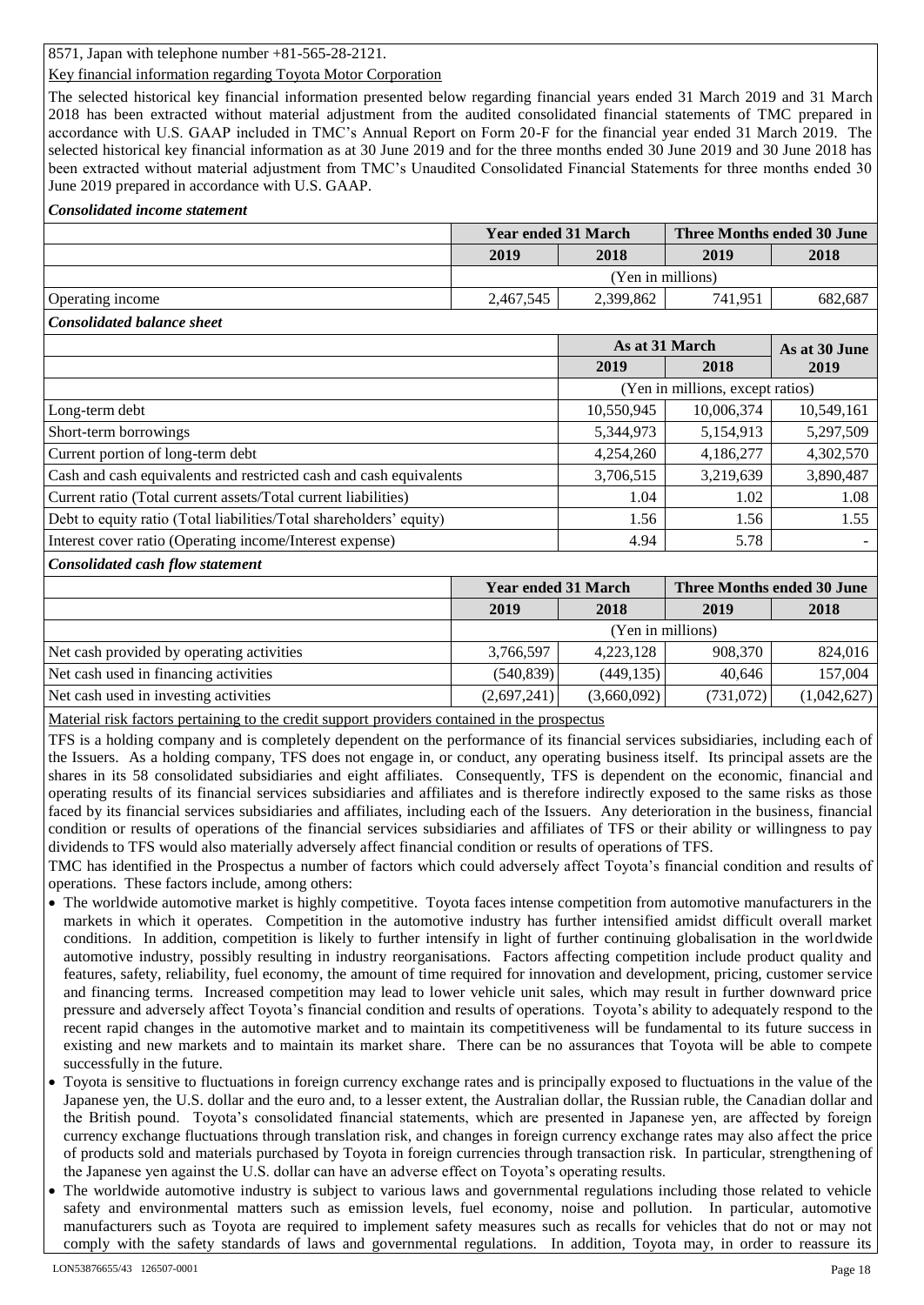customers of the safety of Toyota's vehicles, decide to voluntarily implement recalls or other safety measures even if the vehicle complies with the safety standards of relevant laws and governmental regulations. If Toyota launches products that result in safety measures such as recalls, Toyota may incur various costs including significant costs for free repairs. Many governments also impose tariffs and other trade barriers, taxes and levies, or enact price or exchange controls.

# **What are the key risks that are specific to the securities?**

There are also risks associated with the Notes including a range of risks relating to the structure of the Notes, market risks and risks relating to Notes generally including that:

- an active secondary market in respect of the Notes may never be established or may be illiquid and this would adversely affect the value at which Notes could be sold, and the secondary market value and/or the real value of the Notes over time may be affected by fluctuations in market interest rates and the effects of inflation. The secondary market prices of the Notes are likely to exclude commissions payable by the Issuer to the Lead Manager or to the Distributors that are included in the issue price of the Notes and the early closure of the offer period may adversely affect the liquidity of the Notes;
- any credit rating assigned to the Issuer and/or the Notes may not adequately reflect all the risks associated with an investment in the Notes;
- Registered Notes in global form held under the new safekeeping structure may not satisfy Eurosystem eligibility criteria;
- the Terms and Conditions of the Notes contain provisions which permit their modification without the consent of all investors in certain circumstances;
- changes in law or regulation affecting the value of their Notes or the holder of Notes may not receive payment of the full amounts due in respect of the Notes as a result of amounts being withheld by the Issuer in order to comply with applicable law; and
- the value of an investor's investment may be adversely affected by exchange rate movements where the Notes are not denominated in the investor's own currency.

# **Section 4 – Offer of securities to the public and/or admission to trading on a regulated market**

# **Under which conditions and timetable can I invest in this security?**

General terms, conditions and expected timetable of the offer, and the plan for distribution

The issue price of the Notes is 100.00 per cent. of their aggregate nominal amount.

Public Offer Jurisdiction and Offer Period:

The Notes may be offered in circumstances where there is no exemption from the obligation under the Prospectus Regulation to publish a prospectus and any such offer is referred to in the Issuer's Base Prospectus as a "*Non-Exempt Offer*" and in these Final Terms is referred to as the "*Offer*", which may be made in Italy only during the period specified as the Offer Period as follows:

The Offer Period is from the date of, and following, publication of, these Final Terms being 2 October 2019 at 9:00 CET to, and including (i) 17 October 2019 at 16:30 CET in case of subscription at the offices (*filiali*) of the Distributors, and (ii) 10 October 2019 at 16:30 CET in case of door-to-door selling, subject to any early closure of the Offer Period or cancellation of the Offer. *Early Closure of the Offer Period*

The Lead Manager (as defined below) reserves the right, following prior consultation with the Issuer, to close the Offer Period early at any time, also in circumstances where subscription for the Notes is not yet equal to the Aggregate Nominal Amount of U.S.\$500,000,000 or U.S.\$750,000,000, as applicable. Notice of the early closure of the Offer Period will be given in one or more notices to be made available on the website of Banca IMI ([www.bancaimi.com](http://www.bancaimi.com/)) and through the Distributors (and for the avoidance of doubt, no supplement to the Prospectus or these Final Terms will be published in relation thereto). *Cancellation of the Offer*

The Lead Manager reserves the right, after prior consultation with the Issuer, to cancel the Offer by termination of the Distribution Agreement (as defined below). The Distribution Agreement may also be terminated upon the occurrence of certain circumstances set out therein and, upon termination of the Distribution Agreement, the Offer will be cancelled and no Notes will be issued. Notice of cancellation of the Offer will be given in one or more notices to be made available on the website of Banca IMI ([www.bancaimi.com](http://www.bancaimi.com/)) and through the Distributors (and for the avoidance of doubt, no supplement to the Prospectus or these Final Terms will be published in relation thereto).

If any application has been made by a potential subscriber and the Offer is cancelled, all subscription applications will become void and of no effect, without further notice and such potential subscriber shall not be entitled to subscribe or otherwise acquire the Notes.

For the avoidance of doubt, any early closure or cancellation of the Offer shall be effective in respect of the Offer Period for subscription at the offices (*filiali*) of the Distributors, as well as collection of subscription of the Notes through door-to-door selling. Offer Price:

The Notes will be offered at the Issue Price of 100.00 per cent. of the Calculation Amount of each Note.

The Offer Price includes the Commissions payable by the Issuer to the Distributors and the Lead Manager.

Conditions to which the offer is subject:

The Offer of the Notes is conditional on their issue and is subject to such conditions as are set out in the Distribution Agreement. The Lead Manager reserves the right, after consultation with the Issuer, to close early or cancel the Offer as set out in the Distribution Agreement (see Offer Period above).

Description of the application process:

A prospective Noteholder will subscribe for the Notes in accordance with the arrangements in place between the relevant Distributor and its customers, relating to the subscription of securities generally.

Pursuant to MiFID II as implemented in Italy and the Distribution Agreement, investors who have submitted the Acceptance Form (as defined below) to a Distributor or have subscribed for the Notes through a Distributor, are or will become clients, regarding the placement activity, of the relevant Distributor and not of the Issuer or the Lead Manager. *Subscription at the offices (filiali) of the Distributors*

Investors may apply for the subscription of the Notes during normal Italian banking hours at the offices (*filiali*) of any Distributor by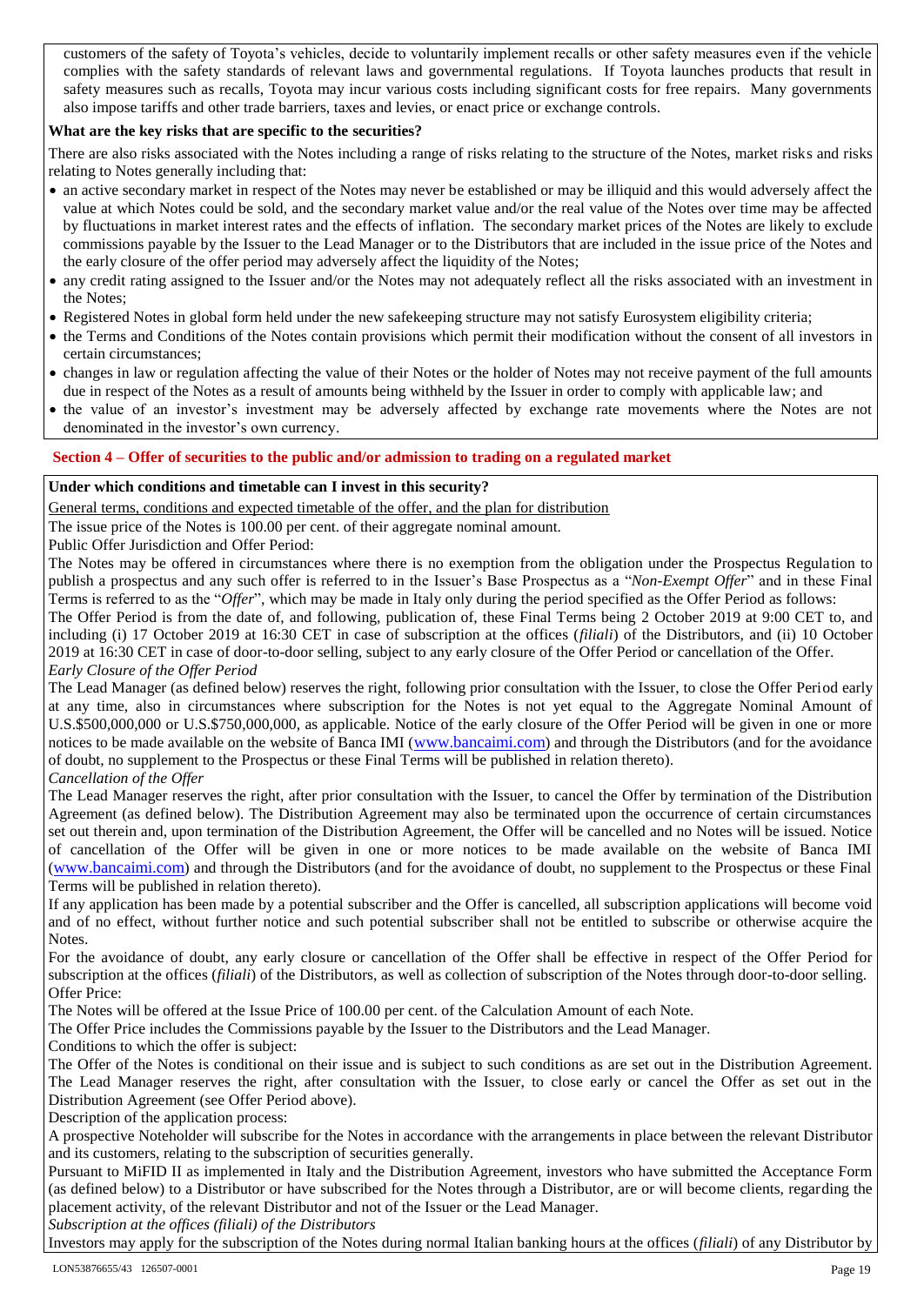filling in, duly executing (also by appropriate attorneys) and delivering a specific acceptance form (the "*Acceptance Form*") from (and including) 2 October 2019 at 9:00 CET to (and including) 17 October 2019 at 16:30 CET, subject to any early closing of the Offer Period or cancellation of the Offer of the Notes. Acceptance forms are available at each Distributor's office. Any application shall be made in Italy to the Distributors.

*Door-to-door selling*

The Notes may also be distributed by the Distributors through door-to-door selling by means of tied agents, being financial advisors authorised to make off-premises offers (*consulenti finanziari abilitati all'offerta fuori sede*) pursuant to Article 30 of the Legislative Decree No. 58 of 24 February 1998, as amended and supplemented (the "*Italian Financial Services Act*") from and including 2 October 2019 at 9:00 CET to and including 10 October 2019 at 16:30 CET, subject to any early closing of the Offer Period or cancellation of the Offer of the Notes.

Distributors intending to distribute Notes through door-to-door selling (*fuori sede*) pursuant to Article 30 of the Italian Financial Services Act will collect the Acceptance Forms through the tied agents (*consulenti finanziari abilitati all'offerta fuori sede*) pursuant to Article 31 of the Italian Financial Services Act. *General*

There is no limit to the number of Acceptance Forms which may be filled in and delivered by the same prospective investor with the same or different Distributor, without prejudice to the circumstance that for the purposes of the allotment each applicant will be considered individually, independently of the number of Acceptance Forms delivered.

Without prejudice to the provisions applicable in case of publication of supplements under Article 23 of the Prospectus Regulation from time to time, and to those applicable to the placement of the Notes, through door-to-door selling all as specified in paragraph 9 of these Final Terms, the subscription application can be revoked by the potential investors through a specific request made at the offices of the Distributor which has received the relevant Acceptance Form within the last day of the Offer Period (being 17 October 2019), as amended in the event of an early closure of the Offer Period.

In addition to what is stated above, pursuant to Article 30, paragraph 6, of the Italian Financial Services Act, the validity and enforceability of contracts entered into through door-to-door selling is suspended for a period of 7 (seven) days beginning on the date of subscription by the relevant investor. Within such period investors may notify the relevant Distributor and/or financial advisor of their withdrawal without payment of any charge or commission.

In the event of publication of a supplement to the Prospectus as provided by the Prospectus Regulation, investors who have already agreed to subscribe for the Notes before the supplement is published shall have the right, exercisable within a time limit indicated in the supplement, to withdraw their applications by a written notice to the Distributor who has received such application. The final date of the right of withdrawal will be stated in the relevant supplement.

Applicants having no client relationship with the Distributor with whom the Acceptance Form is filed may be required to open a current account or to make a temporary non-interest bearing deposit of an amount equal to the counter-value of the Notes requested, calculated on the basis of the Offer Price of the Notes. In the event that the Notes are not allotted or only partially allotted, the total amount paid as a temporary deposit, or any difference with the counter-value of the Notes allotted, will be repaid to the applicant without interest by the Issue Date.

Each Distributor is responsible for the notification of any withdrawal right applicable in relation to the offer of the Notes to potential investors. By subscribing for the Notes, the holders of the Notes are deemed to have knowledge of all the terms and conditions of the Notes and to accept the said terms and conditions of the Notes.

Applications received by the Distributors prior to the start of the Offer Period or after the closing date of the Offer Period, will be considered as not having been received and will be void.

Details of the minimum and/or maximum amount of the application:

The Notes may be subscribed in a minimum lot of U.S\$2,000 (the "*Minimum Lot*") or an integral number of Notes greater than the Minimum Lot.

Multiple applications may be submitted by the same applicant with the same or different Distributor, without prejudice to the circumstance that for the purposes of the allotment each applicant will be considered individually, independently of the number of Acceptance Forms delivered.

There is no maximum subscription amount of the Notes to be applied for by each investor within the Aggregate Nominal Amount and subject to the provisions in paragraph "*Description of the application process*" above and "*Process for notifying applicants of the amount allotted and an indication whether dealing may begin before notification is made*" below.

Method and time limits for paying up and delivering the Notes: Each investor will be notified by the relevant Distributor of the settlement arrangement in respect of the Notes at the time of such investor's application and payment for the Notes allotted shall be made by the investor to the relevant Distributor, in accordance with arrangements existing between the relevant Distributor and its customers relating to the subscription of securities generally,

without fees or any other expenses or commissions being charged to the applicant by the Issuer, the Lead Manager, or the Distributors. The Notes will be issued on the Issue Date against payment by the Distributors, through the Lead Manager, to the Issuer of the net subscription monies.

The settlement and the delivery of the Notes as between the Issuer and the Distributors will be executed through the Lead Manager. The Issuer estimates that the Notes will be delivered to the subscribers' respective book-entry securities account on or around the Issue Date.

Manner in and date on which results of the offer are to be made public:

The results of the offer of the Notes will be published as soon as possible on the website of the Lead Manager [www.bancaimi.com](http://www.bancaimi.com/) and through the Distributors on or prior the Issue Date.

Process for notifying applicants of the amount allotted and an indication whether dealing may begin before notification is made: Prospective Noteholders will be notified directly by the relevant Distributor of the success of their application and amount allotted. Subscription applications will be accepted until the Aggregate Nominal Amount is reached during the Offer Period. In the event that the total amount of Notes requested to be subscribed for exceeds the Aggregate Nominal Amount, the Lead Manager following prior